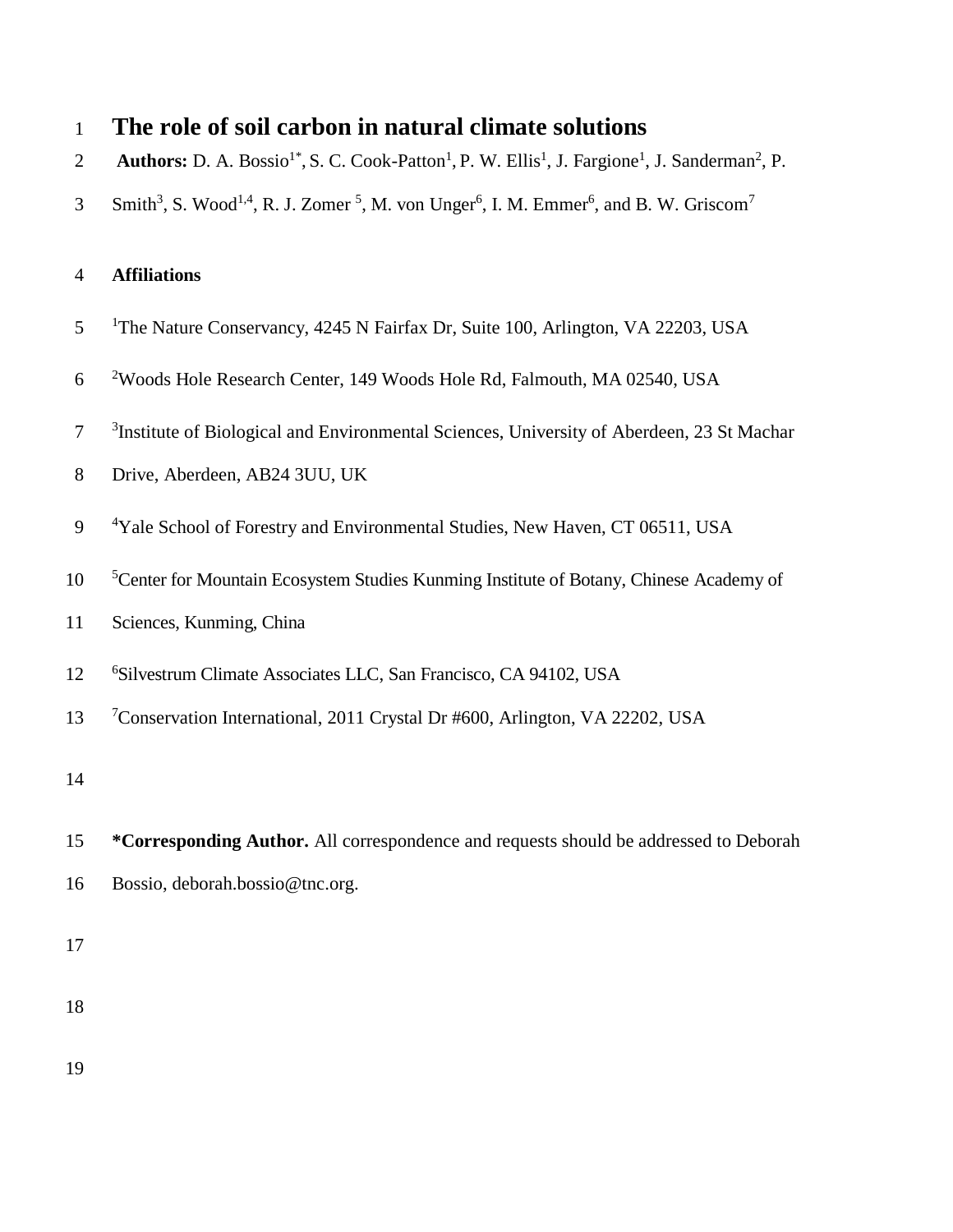## **Summary**

 Mitigating climate change requires clean energy and removing atmospheric carbon. Building soil carbon is an appealing way to increase carbon sinks and reduce emissions due to the associated benefits to agriculture. However, practical implementation of soil carbon climate strategies lag behind the potential, partly because we lack clarity around the magnitude of opportunity and how to capitalize on it. Here we quantify the role of soil carbon in natural (land- based) climate solutions (NCS), and review some of the project design mechanisms available to 27 tap into the potential. We show that soil carbon represents  $25\%$  of the  $23.8$  GtCO<sub>2</sub>eyr<sup>-1</sup> NCS potential of which 40% is protection of existing soil carbon and 60% is rebuilding depleted stocks. Soil carbon comprises 9% of the mitigation potential of forests, 72% for wetlands, and 47% for agriculture and grasslands. Soil carbon is important to land-based efforts to prevent carbon emissions, remove atmospheric carbon dioxide and deliver ecosystem services in addition to climate mitigation.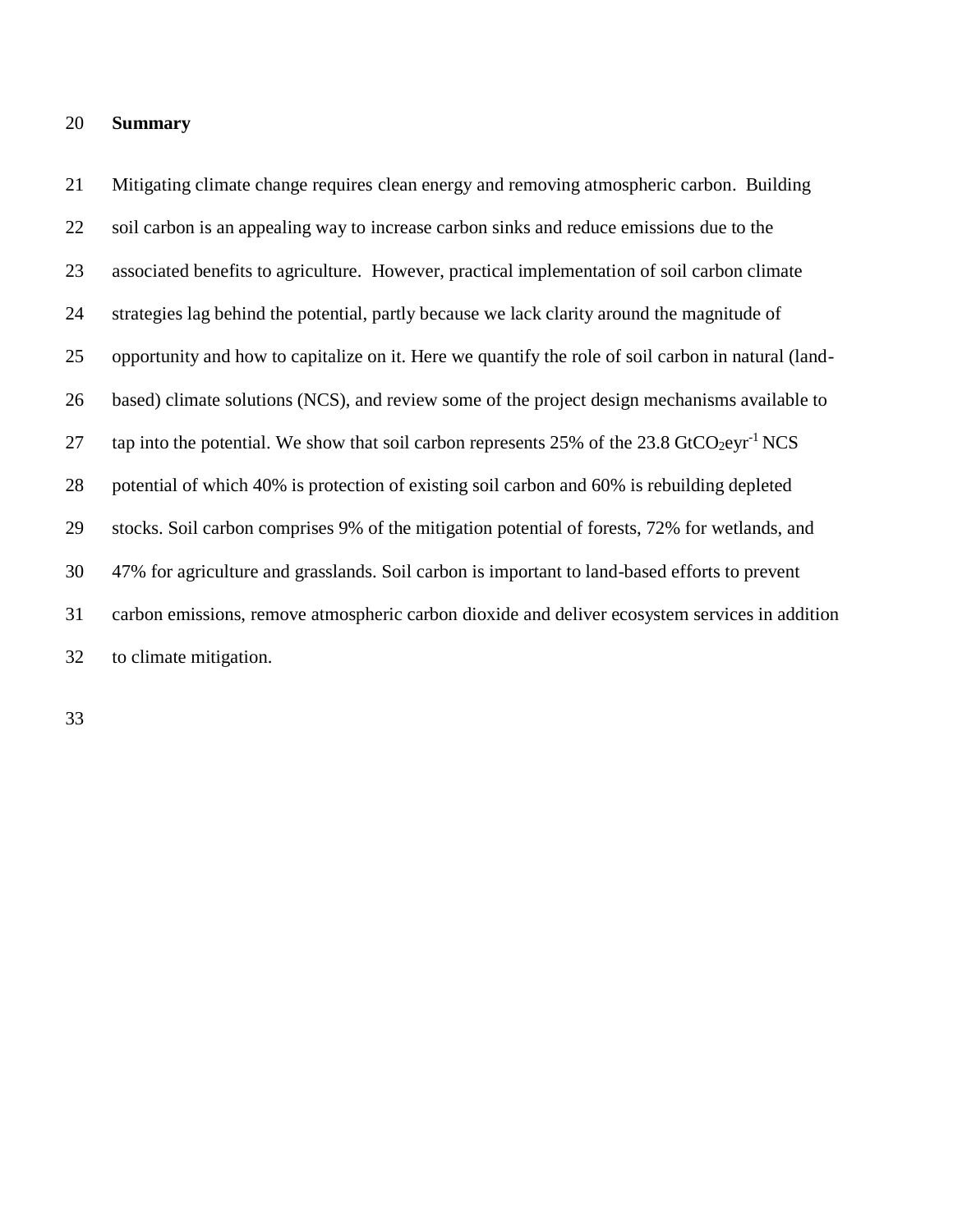Protecting and restoring soil organic matter delivers many benefits to people and 35 nature<sup>1,2</sup>. Globally, soils hold three times more carbon than the atmosphere<sup>3</sup>, and the role of soil 36 organic matter as a regulator of climate has been recognized by scientists for decades<sup>4</sup>. Recent work has highlighted the historical loss of carbon from this pool<sup>3</sup>, and the threat of future 38 accelerated loss under warming scenarios<sup>4,5</sup>. Soil organic carbon as a natural climate solution (NCS) thus has a role both through restoring a carbon sink and protecting against further CO<sub>2</sub> emissions in response to predicted land use change and climate change.

 This dual role for soil in the global carbon budget suggests climate benefits can be achieved through strategies that both conserve existing soil organic carbon stocks (avoid loss), 43 and restore stocks in carbon-depleted soils<sup>6</sup>. There are important additional benefits. Protecting and increasing soil carbon storage can (i) protect or increase soil fertility, (ii) maintain or increase resilience to climate change, (iii) reduce soil erosion, and where implemented through conservation of natural ecosystems iv) reduce habitat conversion, all in line with the United 47 Nations Sustainable Development Goals  $(SDG's)^7$ , the goals of the United Nationals Framework Convention on Climate Change (UNFCCC) and the United Nations Convention on Combating Desertification (UNCCD). As such, soil carbon is promoted as a common denominator amongst 50 a variety of global and national initiatives<sup>7</sup>. Although recent academic comment and perspective 51 pieces point the way towards accelerated action on soils<sup>8,9</sup>, there remains much uncertainty around actionable pathways for achieving the global opportunity. Here we examine the scientific and policy context surrounding soil carbon projects, to aid prioritization and decision making. 

- 
-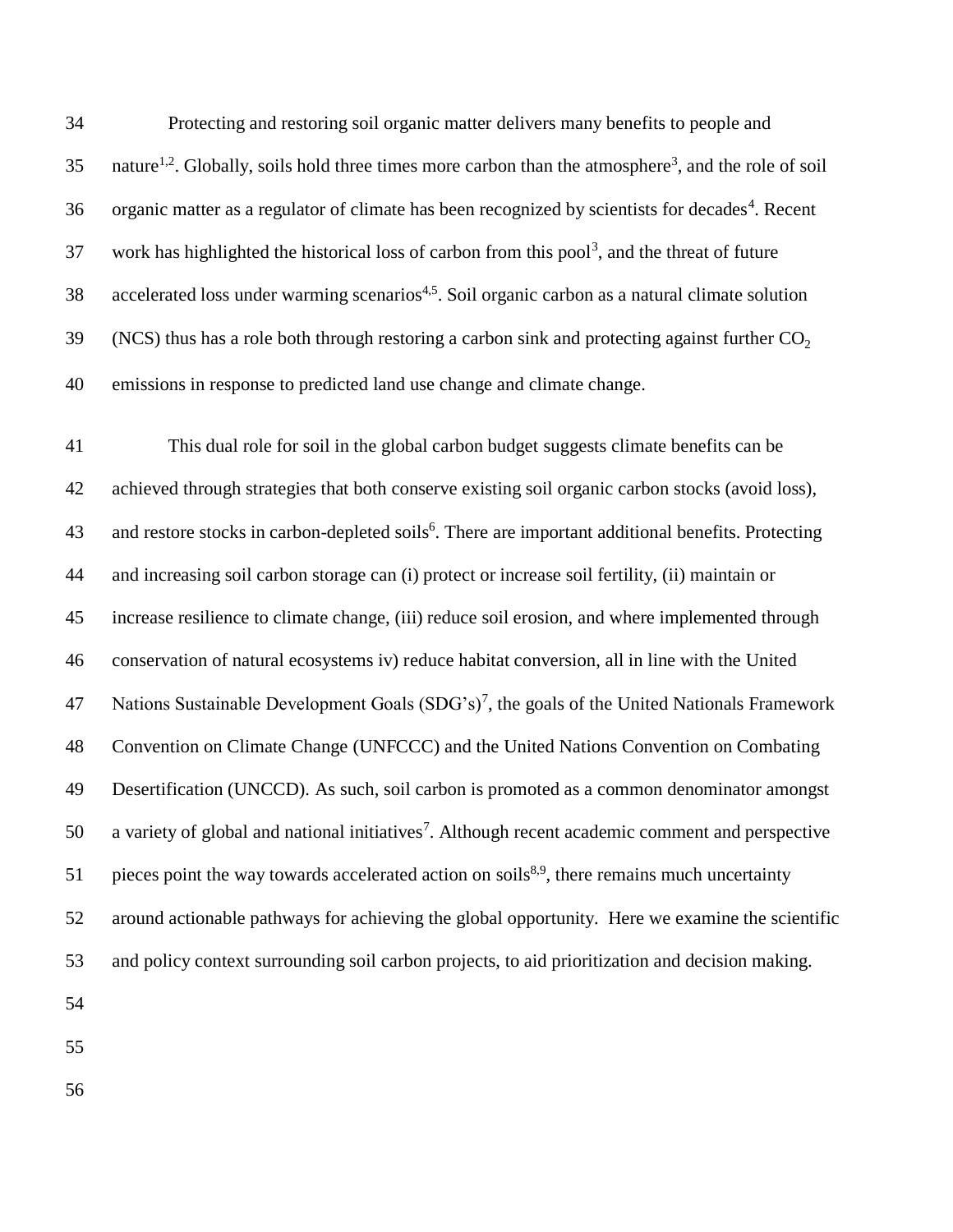#### **Status of soil carbon as a climate solution**

 Despite scientific consensus around its potential and multiple benefits, deployment of soil carbon storage and sequestration for climate mitigation remains limited in practice. There is growing interest in soil in international climate mitigation conversations, with the recognition of 'wetland drainage and rewetting' (WDR) as an accounting option under the Kyoto Protocol (formalized in 2011), the launch of the '4 per 1000' Initiative in Paris in 2015 and formal recognition of soil carbon sequestration in the UNFCCC process in 2017 (COP23 decision 4/CP.23). To date there are only a few dozen projects that address soil organic carbon in registered compliance or voluntary carbon markets. Fewer than 60 projects (half of them in 66 Australia) provided under 50 thousand tonnes of  $CO<sub>2</sub>$ -equivalent removals by soil in agriculture 67 and grassland projects per year<sup>10</sup>. This is less than 0.0001% of the estimated mitigation 68 potential<sup>11</sup>. As a comparison there are 1,500 carbon projects covering 12 Mha of land in the  $\epsilon$  forest sector<sup>12</sup>. The small soil carbon numbers are due in part to the sector's near exclusion from early carbon market mechanisms, notably the Kyoto Protocol's Clean Development Mechanism (CDM) which limited potential soil carbon mitigation to afforestation and reforestation projects. Nevertheless, the past two decades have witnessed the emergence of a variety of robust methodological approaches for the calculation of mitigation benefits and the issuance of 'carbon credits' in a wide range of project categories covering croplands, grasslands, savannahs, as well as peatlands and coastal wetlands. While still occupying no more than a niche in the toolbox for international climate action, there is experience on soil carbon projects to provide confidence and 77 to support development of mitigation plans at larger scales .

 Experience with implementation has not yet caught up with aspirations in the political arena. While soil targets for mitigation are included in only eight Nationally Determined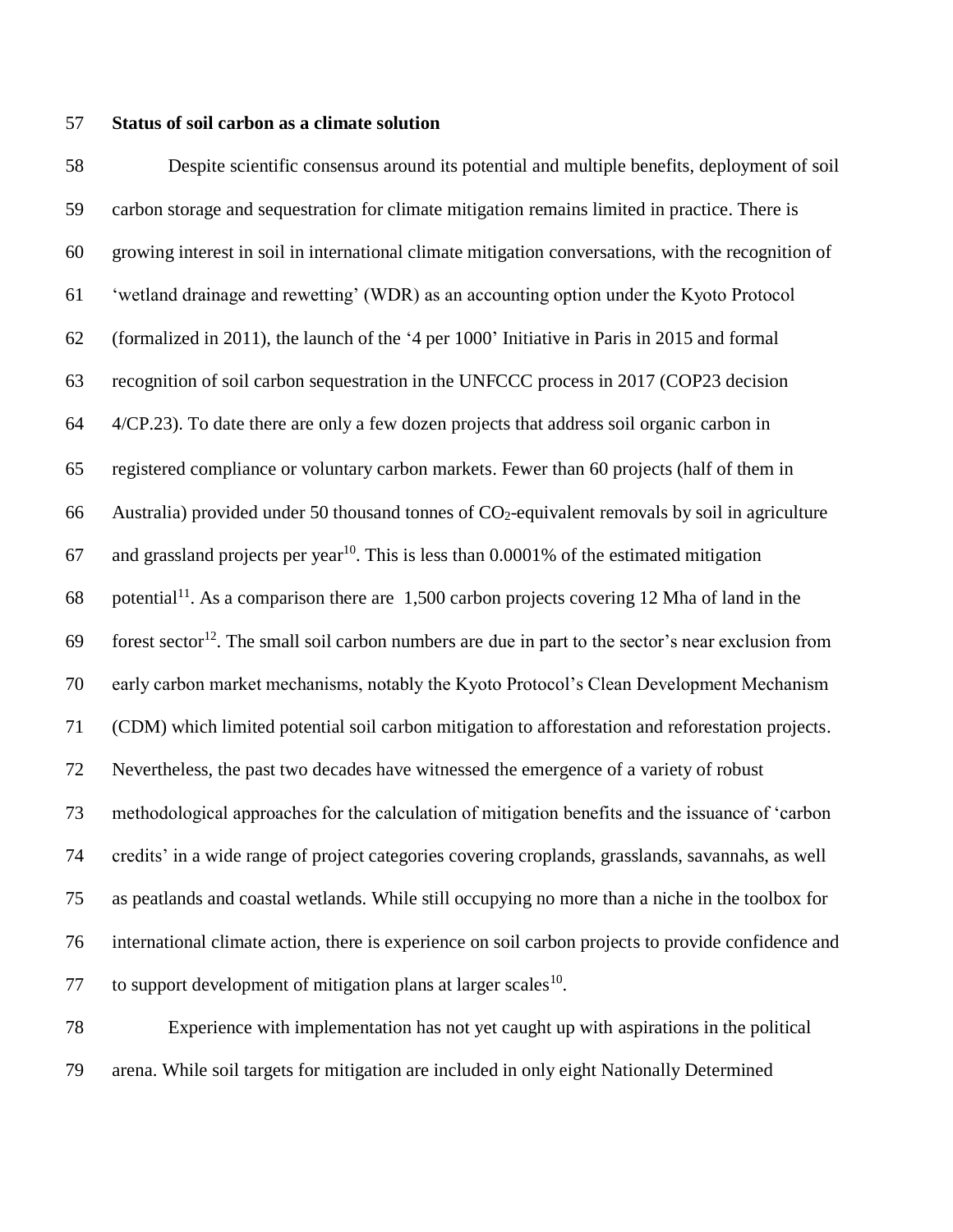80 Contributions (NDCs) to the UNFCCC<sup>9</sup>, the UNFCCC is now exploring agriculture and soils  $-$  including with respect to "[improved] soil carbon, soil health and soil fertility under grassland and cropland as well as integrated systems, including water management" as a more explicit part 83 of their agenda<sup>13</sup>. At the same time, nations are moving forward to invest in solutions and set targets that address the food security and land use commitments of the United Nations Sustainable Development Goals (SDGs). Beyond governments, a growing number of companies are including soil organic carbon within their set of options to build the resilience and long-term 87 profitability of agricultural value chains<sup>9</sup>. The enthusiasm arises because, in general, soil carbon enhancement practices are considered to have positive co-benefits, do not require additional land area, have minimal water footprint, and are readily deployable considering that they do not 90 require changes in land use  $11,14$ .

 The science supporting the global technical potential of soil carbon mitigation is relatively well established, even though measuring changes in soil carbon is more difficult than for plant biomass. Recent estimates of global soil carbon sequestration technical potential, i.e. the level of mitigation that could be achieved when accounting only for biophysical constraints, if there were no economic, social, institutional or other barriers to implementation, align around 2-5 Gt CO<sub>2</sub> per year<sup>11, 14-18</sup> albeit many of these estimates rely on the same underlying data. Counter to this relative certainty, recent scholarly debates focused primarily on debunking claims 98 that soil carbon sequestration could fully offset current increases in atmospheric  $CO_2^{19-21}$  have created confusion for practitioners. Yet, even these debates do not call into question the significance of the global potential, and the multiple benefits of increasing global soil carbon stocks.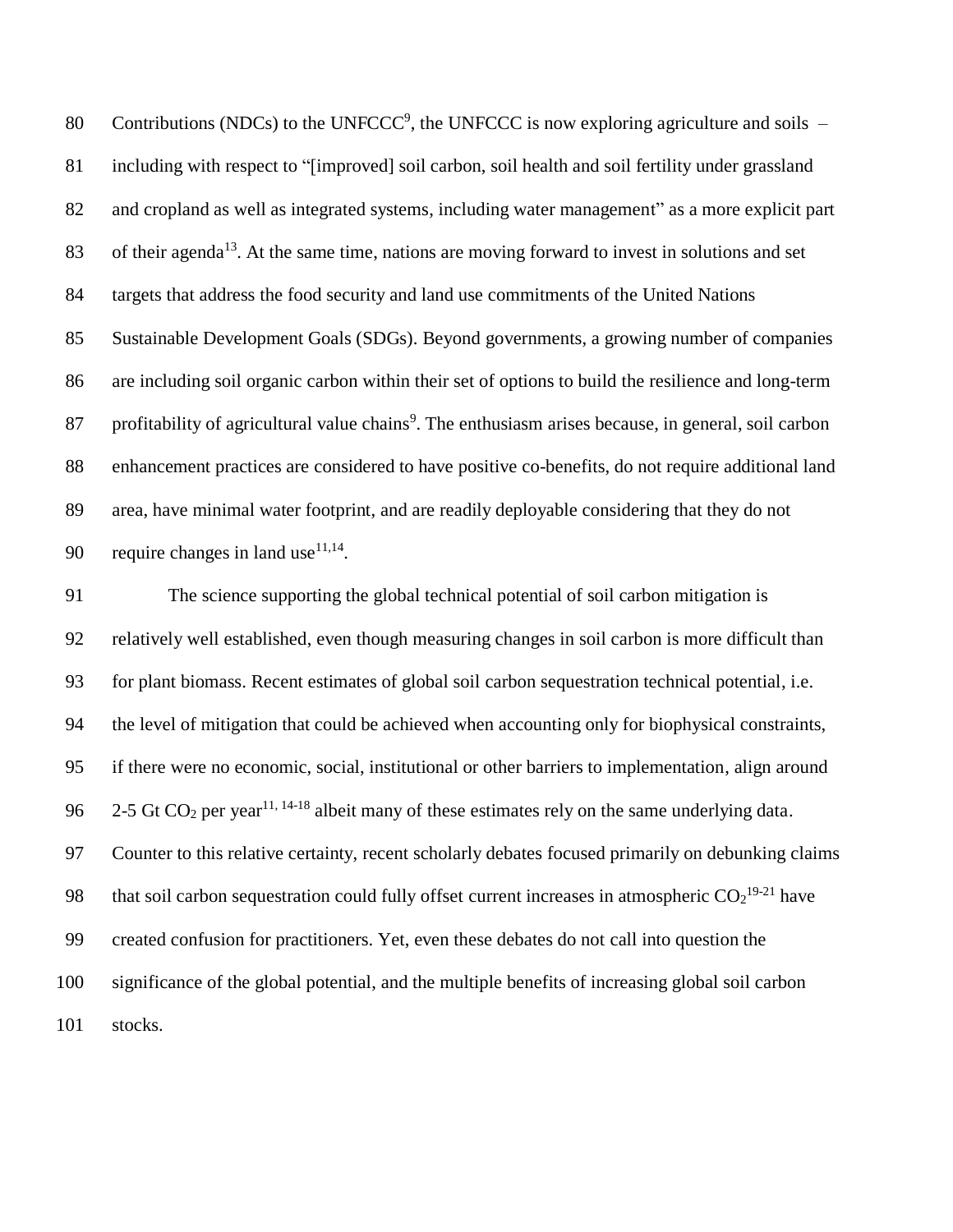Caveats surrounding soil carbon sequestration such as sink saturation and non- permanence risk (reversibility) have also been well explored in the soil science literature. Soil 104 – carbon saturation refers to a maximum capacity of the soil to retain organic carbon<sup>15</sup>, meaning that soil organic carbon does not increase indefinitely with the exception of some wetland 106 systems<sup>16</sup>. For most improved carbon management practices the rate at which soils will store additional carbon therefore begins to decline after some decades, and eventually will reach a new steady state when a higher carbon stock is achieved. The time period before a new steady state is reached will vary greatly depending on soil type, management intervention, climate regime, and 110 pre-existing SOC depletion<sup>15</sup>, but is generally on the order of decades<sup>22</sup>. This aligns with the 111 need to reduce peak atmospheric  $CO<sub>2</sub>$  levels and mitigate peak warming. With respect to non-112 permanence, maintaining high SOC stocks, such as with cover cropping and manuring in croplands, requires some form of maintenance (continuation of improved soil carbon management practices), even after a new steady-state is reached and no further mitigation 115 benefits accrue<sup>14</sup>. In other cases, i.e. when there is protection of existing soil carbon stocks, such as avoided grassland conversion, it is likely that SOC levels are at steady-state, and the management activity (in this case protection) also needs to be maintained to maintain those SOC 118 stocks<sup>23</sup>. Nevertheless, SOC may be more resilient to fire, pests, and wind than carbon in 119 aboveground biomass in many environments<sup>17</sup>, and some forms of soil carbon, such as biochar, 120  $\degree$  can persist for millennia<sup>18</sup>.

 Meanwhile, outside of soil science, carbon project design approaches have moved forward to deal with heterogeneity, uncertainty, additionality, and non-permanence in particular which are challenges for the entire Agriculture, Forestry and Land Use (AFOLU) sector. Soil does not differ substantially from forestry in this regard, and because this has been a topic for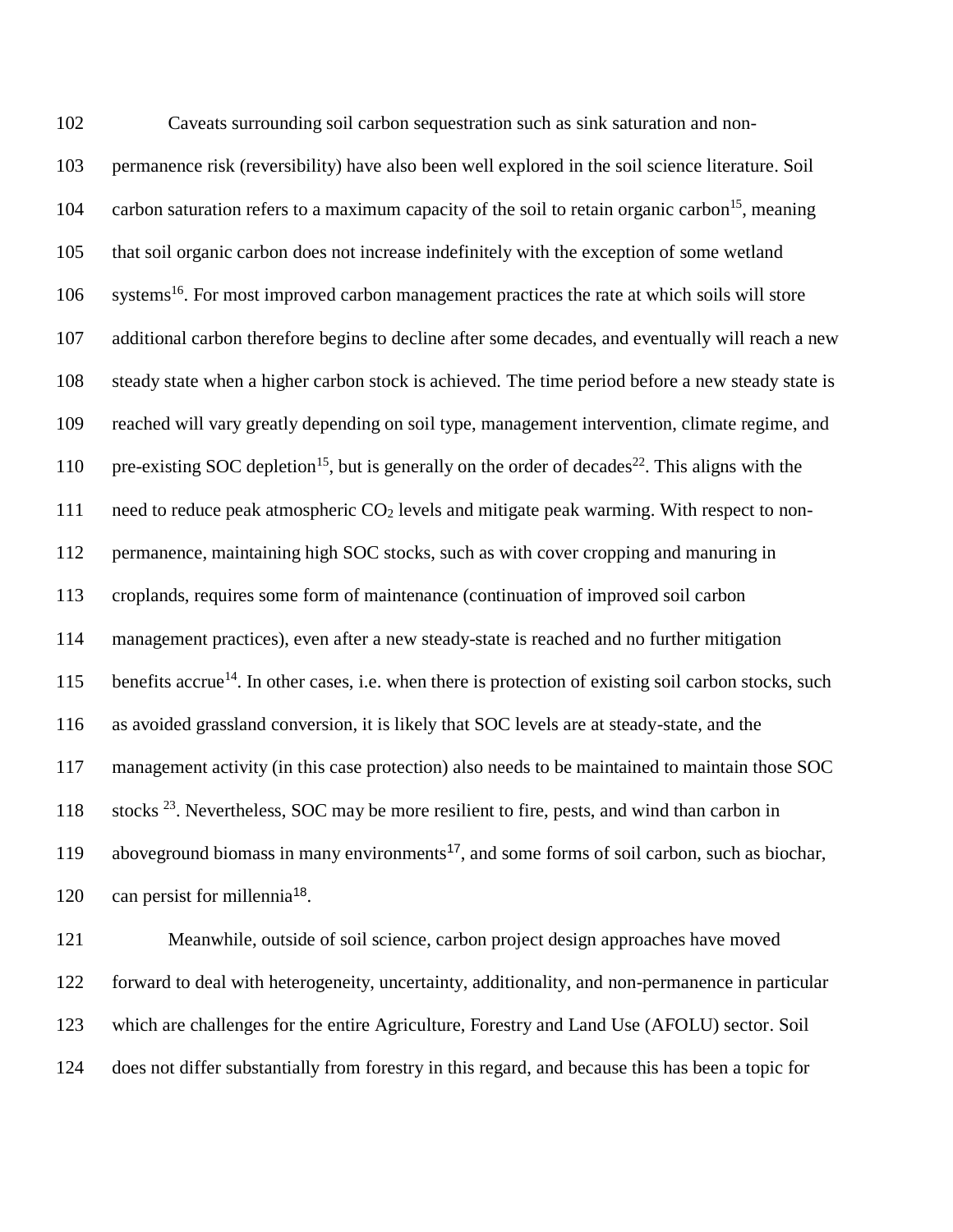decades, significant experience exists in managing these risks as part of project and policy 126 design<sup>24</sup>. Some methods to account for and resolve these issues in soil carbon project design are 127 reviewed by<sup>25</sup>. The CDM issues temporary credits that are continuously renewed as long as the removal benefit persists. If a reversal event occurs, renewal of the temporary credit concerned is no longer possible (Decision 5/CMP.1; Decision 14/CMP.1).

 An alternative approach to non-permanence of soil carbon sequestration is based on the installation of portfolio-wide "buffer" reserves – each project contributes with a share of the credits achieved – that works as an insurance scheme. For any event of intentional (subsequent land degradation, land conversion) or unintentional (usually force majeure events such as extreme weather events, storms, flooding, fire, and so on) that causes sink reversals or carbon stock losses reversal risks, credits held in the buffer account will be released (in an amount 136 equivalent to the reversal or stock loss amount) and permanently canceled<sup>26</sup>. Most voluntary 137 carbon market standards operate with a buffer reserve<sup>27</sup> based on some standardized or project- specific risk assessment. In Australian carbon farming associated with the government's land based strategies for climate mitigation follow a mixed approach that combines buffer reserves with discount elements: farmers that would receive a certain amount of credits in a 100-year permanence scenario (with maintenance obligations being transferred to subsequent landowners within the 100-year window) will receive 20% less credits if they commit to 25-year stable 143 conditions only<sup>10</sup>; the discount comes on top of the general 5% buffer amount. No case is known in which a buffer reserve was ever depleted, which suggests that, while important, permanence is a manageable issue. As a caveat, this experience arises primarily from the forest sector, and given that most soil carbon projects in the agriculture sector are relatively new, there has been little time for permanence issues to appear. Soil carbon sequestration ambitions can benefit from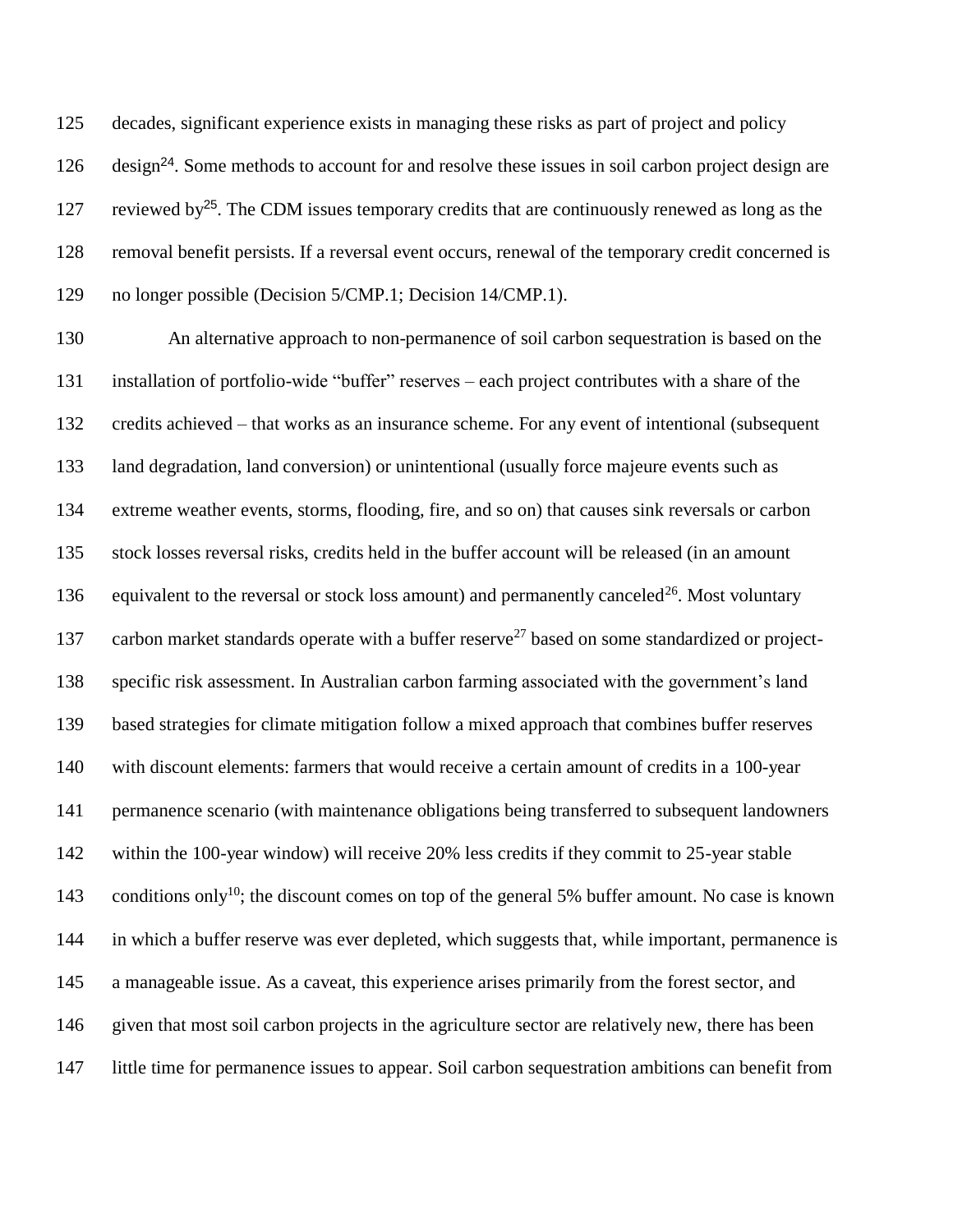this experience in the markets and the accepted protocols that now exist for most types of soil 149 carbon sequestration project types including for grasslands, peatlands and croplands<sup>10</sup>.

150 Practical solutions aside, the relevance of the non-permanence issue is also fading<sup>28</sup>. While of great importance in the context of project-level offsetting, the non-permanence risk of mitigation action within wider jurisdictional or national schemes is less a concern of environmental integrity but of legal responsibility (liability). Within the Paris Agreement, in particular, nations are expected "to include all categories of anthropogenic emissions or removals in their nationally determined contributions and, once a source, sink or activity is included, continue to include it" (Decision 1/CP.21, paragraph 31.c). Once soil carbon emissions are thus covered under a target, the non-permanence issue in specific measures is solved at the higher- level accounting framework: Any reversal events will translate into a fresh obligation (a priori for the government) to reduce or avoid emissions. As with permanence, issues of additionality and leakage require strong safeguards and binding agreements. Australia's direct action subsidy 161 approach may fund non-additional projects and therefore deliver less abatement than expected . There are several other challenges to implementation of soil as a climate mitigation strategy. Historically, there have been limited finance and policy options. The Kyoto mechanisms failed to address soil carbon interventions. Then, carbon prices (the price paid per tCO2e) collapsed following the 2008 global economic recession and the Copenhagen summit in 166 2009<sup>10</sup> failed to generate a new agreement. Further, carbon pricing currently covers only about 20% of global emissions. However, there are some signs that viability of climate financing for soil is improving. There is increased action on agriculture under the Paris agreement. The Green Climate Fund has established a funding window targeting land-use and agriculture. There are a range of fresh private-sector initiatives on soil carbon that promise sufficient funding and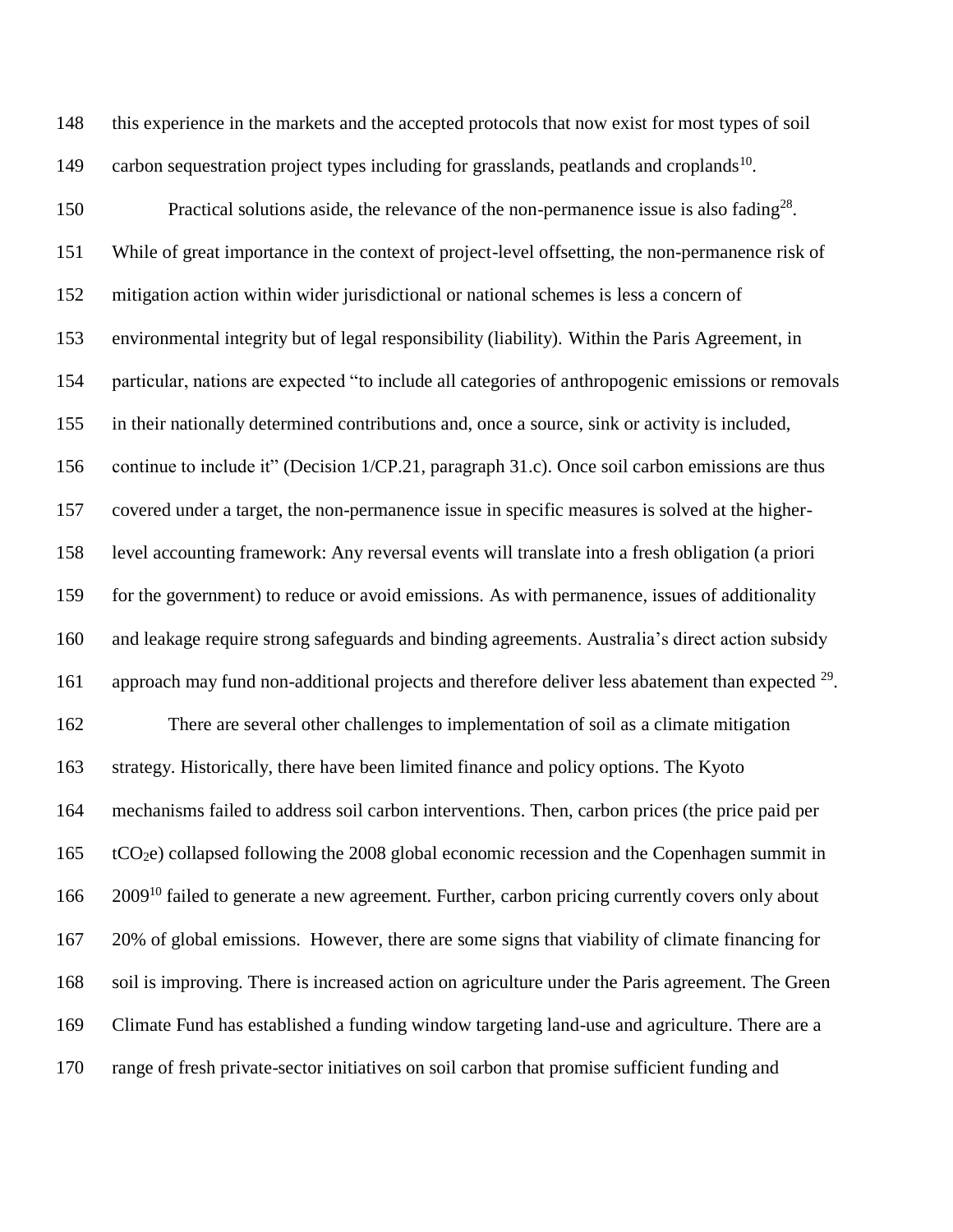171 transformational change<sup>30,31</sup>, and impact investors focusing on landscape, soil resources, and 172 payments for ecosystem services schemes.

## **Soil contribution to Natural Climate Solution Pathways**

 Experience and trends in the AFOLU market sector, emerging finance opportunities for climate positive agriculture, and earlier global potential analyses provide the framework for 177 actions on soil carbon. Here we extend the analysis of Griscom et al. to offer improved guidance on the set of actions available for realizing the soil carbon climate mitigation 179 opportunity. The recent study by Griscom et al. provides a framework for an integrated assessment of the overall global mitigation potential of "natural climate solutions" (NCS). In the 181 Griscom et al. study the potential of 20 conservation, restoration and improved land management actions, including reforestation, planting trees in croplands, grazing land management, peatland protection and others, to increase carbon storage and/or avoid greenhouse gas emissions across global forests, wetlands, grasslands, and agricultural lands was determined 185 to be 23.8 Gt  $CO<sub>2</sub>e yr<sup>-1</sup>$ . This analysis estimated mitigation potentials constrained by a requirement for additionality and by food security and biodiversity safeguards. A benefit of this analysis is that researchers, policy makers and practitioners can prioritize across various sectors of potential activity. An additional benefit is that by using a common framework, the analysis avoids double counting across the various mitigation options, referred to as "pathways" - an important consideration for national accounting with NDC commitments. While soil-related ecosystem services are identified as a co-benefit in 16 of the 20 pathways, the specific contribution of soil carbon storage (avoided losses and enhanced sinks) to each of these pathways, and overall, was accounted for but not reported as a component distinct from biomass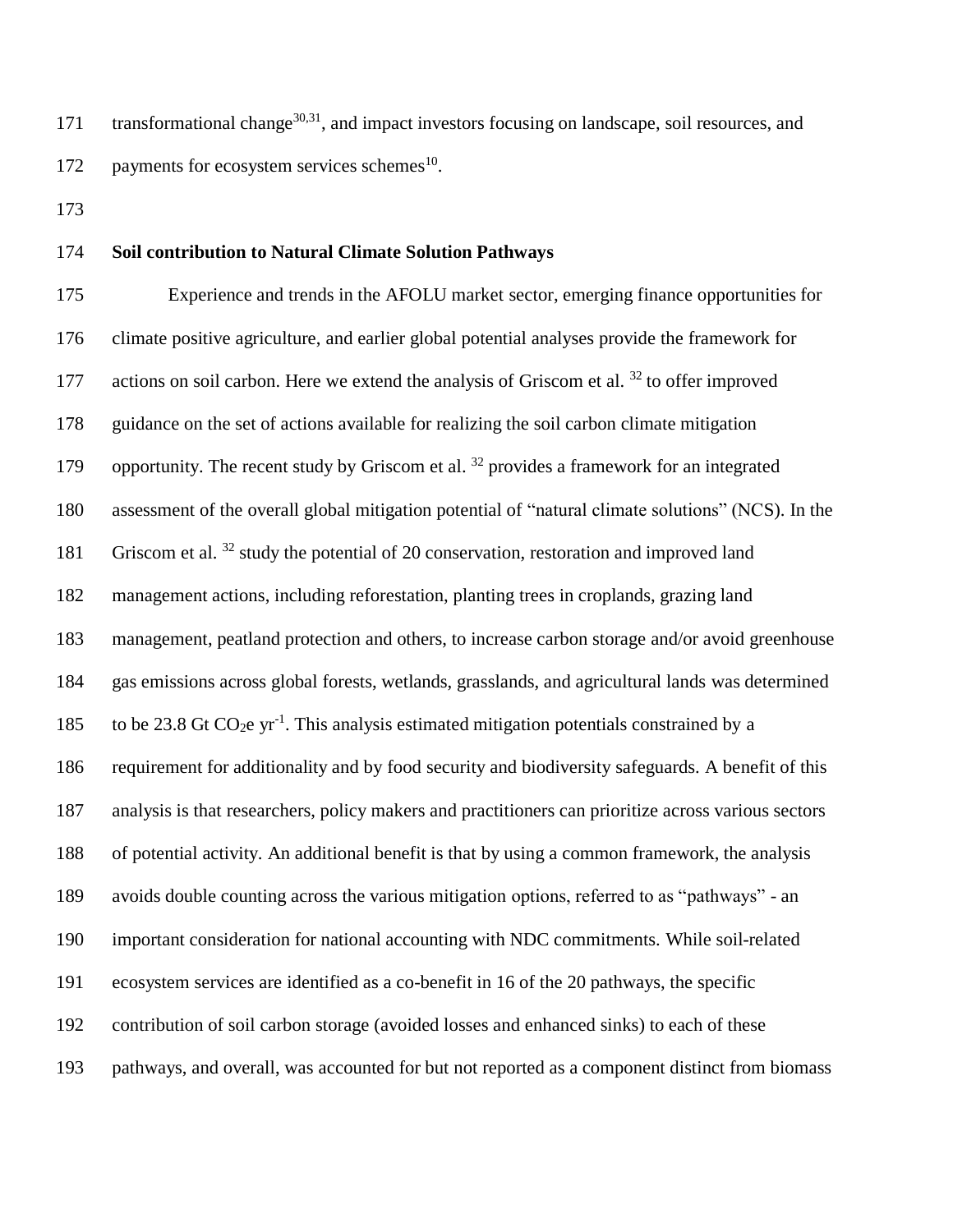194 carbon. Here we elaborate on Griscom et al.  $^{32}$  by incorporating findings from a few key papers published since 2017 and by separating out the contribution of soils to each pathway (see methods). Table 1 describes the soil carbon protection and sequestration pathways, the annual mitigation potential and benefits for sustainability.

198 Our results (Figure 1) show the global additional mitigation potential of protecting and 199 rebuilding soil carbon to be 5.5 Gt CO<sub>2</sub>e yr<sup>-1</sup>, representing 25% of the total mitigation potential 200 of the 20 NCS pathways. Of this, 4.3 Gt CO<sub>2</sub>e  $yr^{-1}$  comes from non-forest pathways, thus soil 201 carbon represents more than half of the 7.6 Gt  $CO<sub>2</sub>e yr<sup>-1</sup> NCS$  potential of non-forested lands, 202 with safeguards for food security, fiber security and biodiversity conservation. Avoidable losses 203 represent 2.2 Gt CO<sub>2</sub>e yr<sup>-1</sup>, or 40%, of the total soil carbon mitigation potential of all NCS 204 pathways. Protection is important not only because the potential is large, but also because soil 205 carbon is lost more quickly than it can be gained<sup>33</sup>, and in many cases it is not possible to restore 206 to soil organic carbon to original levels on climate-relevant timescales<sup>3,34</sup>. These estimates do not 207 include land or agricultural management practices that reduce non- $CO<sub>2</sub>$  GHG emissions (i.e. N<sub>2</sub>O 208 and CH4) without protecting or enhancing soil carbon sinks, for example improved rice, nutrient and livestock management strategies, which together constitute an additional 1.85 Gt CO<sub>2</sub>e yr<sup>-1</sup> 209  $210^{32}$ .

 The predominance of SOC protection and sequestration within the overall contribution of NCS differs among different biomes (Figure 2). Across forest pathways, the SOC mitigation 213 potential of 1.2 Gt CO<sub>2</sub>e yr<sup>-1</sup> is a small portion (9%) of the total and is split almost equally between increased sequestration from reforestation and avoidable emissions through prevented 215 conversion. In grasslands and agriculture, 47% of the total potential mitigation (2.3 Gt CO<sub>2</sub>e yr<sup>-1</sup>) arises from soil carbon protection and sequestration, while 20% involves other greenhouse gases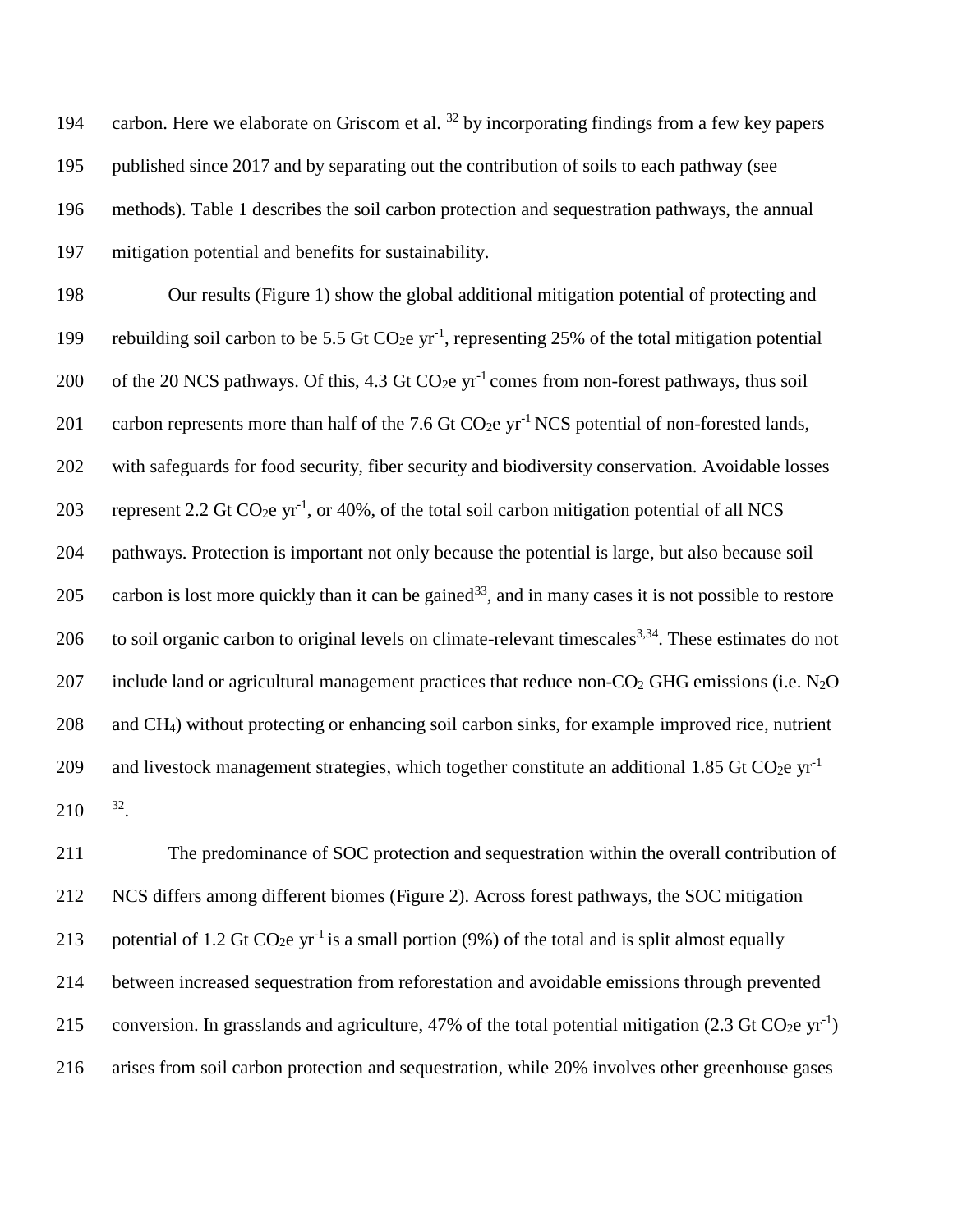involved with improved soil management practices. In wetland pathways soil carbon is estimated 218 to comprise 2.0 Gt CO<sub>2</sub>e yr<sup>-1</sup>, 72% of the total mitigation potential of wetland pathways. For forest pathways, soil carbon can bring an additional component to mitigation accounting which is largely dominated by the above ground tree biomass, while in wetland pathways soil carbon is the main vehicle through which climate mitigation can be achieved (Table 1). In agriculture and grassland pathways overall, soil carbon is approximately half of the abatement potential, and importantly accounting for soil carbon can bring large areas of grasslands and croplands under the Paris Agreement.

225 About half of the soil carbon mitigation potential, 2.8 Gt CO<sub>2</sub>e yr<sup>-1</sup>, is considered cost-effective 226 at \$100/tCO<sub>2</sub> (based on Griscom et al. <sup>32</sup>methodology) which is one estimate of the amount that 227 society is expected to have to pay to mitigate climate change<sup>35</sup>. About one quarter, 1.2 Gt CO<sub>2</sub>e yr<sup>-1</sup>, is considered to be low cost at \$10/tCO<sub>2</sub>. Low-cost and cost-effective removal is, therefore, equivalent to about 3% and 7%, respectively, of recent annual anthropogenic emissions of carbon dioxide to the atmosphere. In other studies, negative costs have been estimated for soil carbon sequestration, based on the co-benefits such as increased productivity and resilience of soils<sup>36</sup>, and have suggested that many soil-based NCS are cost-effective even without supportive climate policy. The IPCC recently concluded that the cost for soil carbon mitigation is below  $$100/tCO<sub>2</sub><sup>37</sup>$ . Despite the relatively low or negative costs, soil carbon actions are not yet implemented due to other economic, social, institutional or other barriers as noted and highlighted above.

### **Soil science knowledge gaps**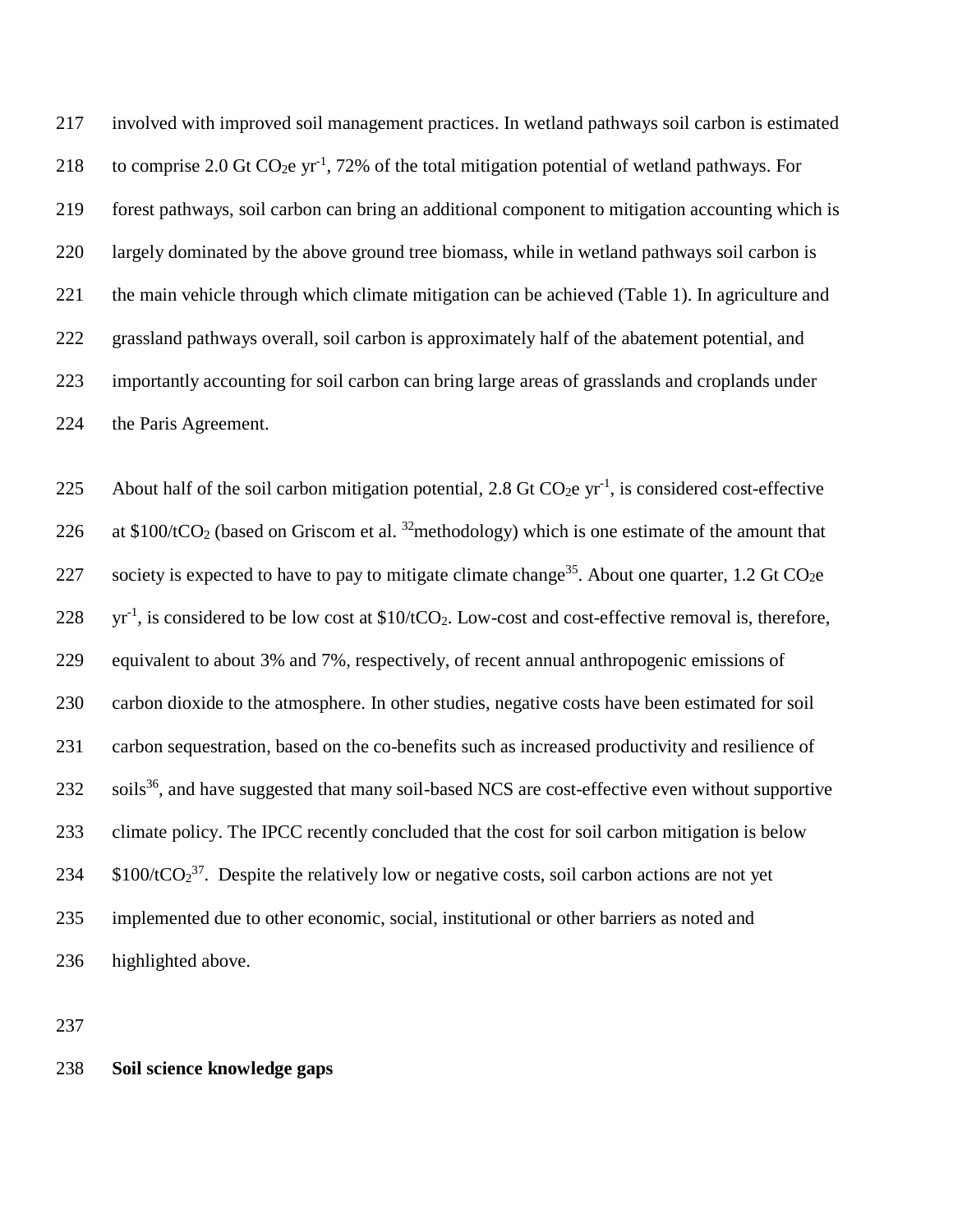Given the availability of project design mechanisms to realize the potential for soil carbon mitigation actions (see Table 2 for example actions for each pathway), soil management planning and prioritization at various scales would benefit from increasingly more accurate system and practice-specific estimates of climate impacts. For agriculture and grassland pathways, future work should disaggregate mitigation accounting to specific activities each with their own mitigation estimates, trade-offs, and co-benefits. Tillage, cover cropping, enhanced crop rotations and grazing management are in fact broad sets of activities, each with potentially 246 very different impacts on soil organic carbon<sup>8</sup>, different N<sub>2</sub>O emissions, and different feasibilities. An activity that builds organic carbon on one soil type might be ineffective on a 248 different soil<sup>38</sup>. In wetland pathways, more research should focus on accurately predicting the magnitude of increasing CH<sup>4</sup> emissions when soil organic carbon is restored in wetland environments, and improving estimates of the potential and existing carbon storage in peatland soils.

252 Our estimates are lower overall than Fuss et al.  $^{11}$  for the sequestration pathways, and 253 lower for agriculture than Zomer et al.  $^{39}$ , which used unconstrained cropland area availability. We provide conservative estimates because we exclude interventions for which there is less 255 consensus on the impact, such as no-till<sup>40</sup> and we use conservative estimates for pathways with a 256 large range in published numbers, such as biochar<sup>41,42</sup> and optimal grazing<sup>43</sup>. Thus, agricultural pathways in our analysis encompass only the best understood options for incremental change to existing farming practices. Opportunities for greater innovation may result in higher per hectare mitigation rates than those reflected here, but data are lacking to make robust global estimates of their potential. Regenerative agriculture, organic farming, agroecology, silvo-pasture, climate smart agriculture, agroforestry, and permaculture are all complex and not mutually exclusive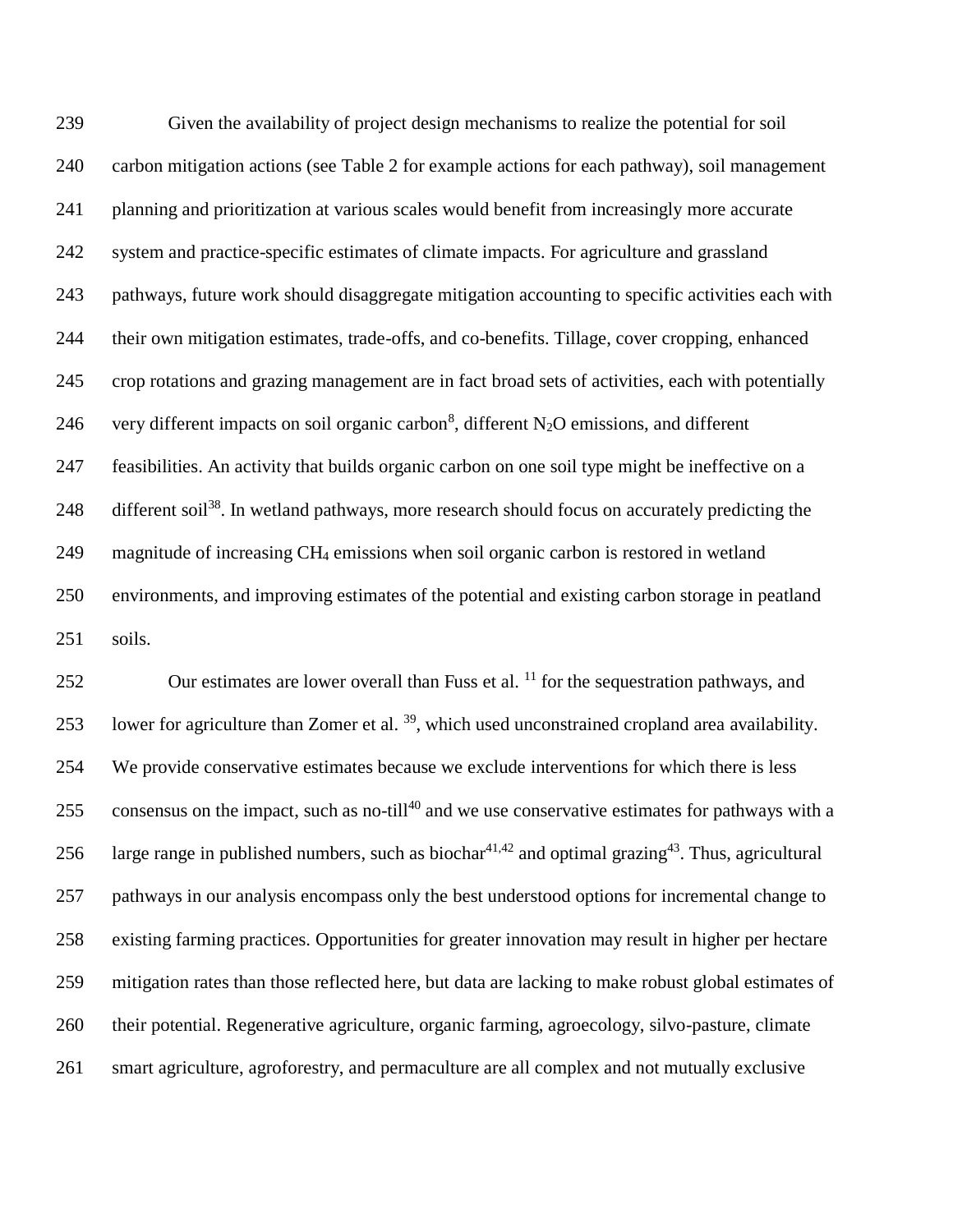agricultural systems that can have significant positive impacts on soil organic carbon in specific 263 geographies, according to a recent literature review by Toensmeier<sup>44</sup>. Other, less well- established, opportunities for SOC management take advantage of the potential to build organic 265 matter into deeper soil layers through deep rooted grasses and new crop varieties<sup>45</sup>, and deep 266 inversion techniques<sup>46</sup>. Organic biosolids from cities are a large pool of organic material that are 267 often a pollution and waste disposal problem<sup>47</sup>, that could provide substrate to build soil health and sequester carbon in soils. Exogenous organic matter additions can stimulate rangeland productivity and sequester endogenous organic matter beyond the actual tonnage of 270 compost/biosolids applied<sup>48</sup>, but may pose a risk to native plant biodiversity<sup>49</sup> and more research is needed (and is underway) to understand how universal these findings are. Early research from 272 row-crop systems suggests endogenous vs. exogenous organic matter have similar effects<sup>50</sup>. Soil carbon fluxes associated with forest pathways are often ignored, given the more obvious changes observed in woody biomass, even though the contribution from forest pathways to soil carbon sequestration is substantial (Fig 1). Conversion of forests to permanent croplands and pastures often generates soil carbon emissions and forest restoration is expected to increase 277 soil carbon<sup>34</sup>. Recent estimates for the extent of potential reforestation vary widely<sup>51,52</sup>, and our 278 estimate is based on an intermediate spatial extent of potential reforestation  $(6.8 \text{ M km}^2)$ , and 279 includes food security and biodiversity safeguards . However, the potential for additional soil carbon storage from improved management practices on natural and plantation forests are much more complex and more research is needed to include the potential soil carbon benefits in this NCS framework.

**Looking forward**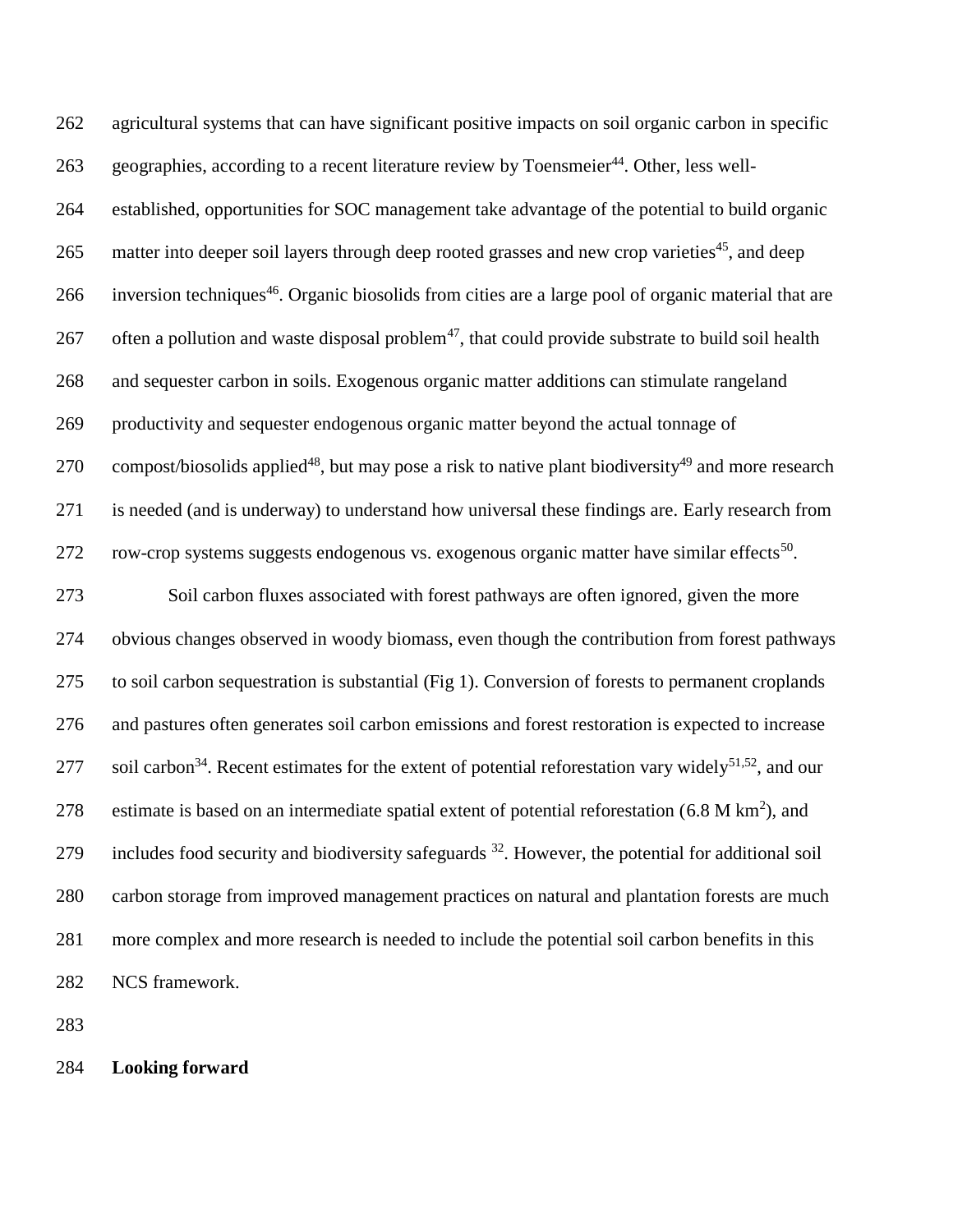As the urgency to harness all available opportunities to mitigate catastrophic climate 286 change grows<sup>53,54</sup>, we emphasize that if we are to limit warming well below 2 $\degree$ C as called for by the Paris Agreement, soil carbon can be an important way to increase carbon sinks and reduce emissions. Soil carbon sequestration is not an alternative to emission reductions in other sectors, but rather an additional opportunity for increasing currently insufficient ambition in existing nationally determined contributions (NDCs) to the Paris Agreement. This opportunity should neither be dismissed nor exaggerated. Our analysis disaggregates this opportunity across all land sectors in a way that is relevant to target setting and prioritization efforts at scales from NDCs to sub-national programs.

 A strong benefit of soil carbon mitigation action is that it can positively engage rural landowners and the agricultural sector as beneficiaries of mitigation incentives that are likely to be produced by successful climate negotiations. Further, the majority of soil carbon pathways are "no regrets" opportunities for climate mitigation, by delivering improved soil fertility, climate resilience and other ecosystem services in addition to climate mitigation. As such, soil carbon aligns targets across different international conventions (SDG, UNFCCC, UNCCD) and agendas by providing measurable benefits towards diverse goals with a common metric. Prospects for soil carbon sequestration action are promising because project design tools are sufficient to address accounting challenges, and climate financing seems to be growing for the sector; notably, because enhancing soil carbon brings multiple benefits, there are opportunities to incentivize action beyond formal carbon markets. Policies in both the climate sector with a focus on mitigation and the agriculture sector with a focus on soil health are needed to achieve significant, cost effective soil carbon protection and enhancement to meet climate targets and improve resilience.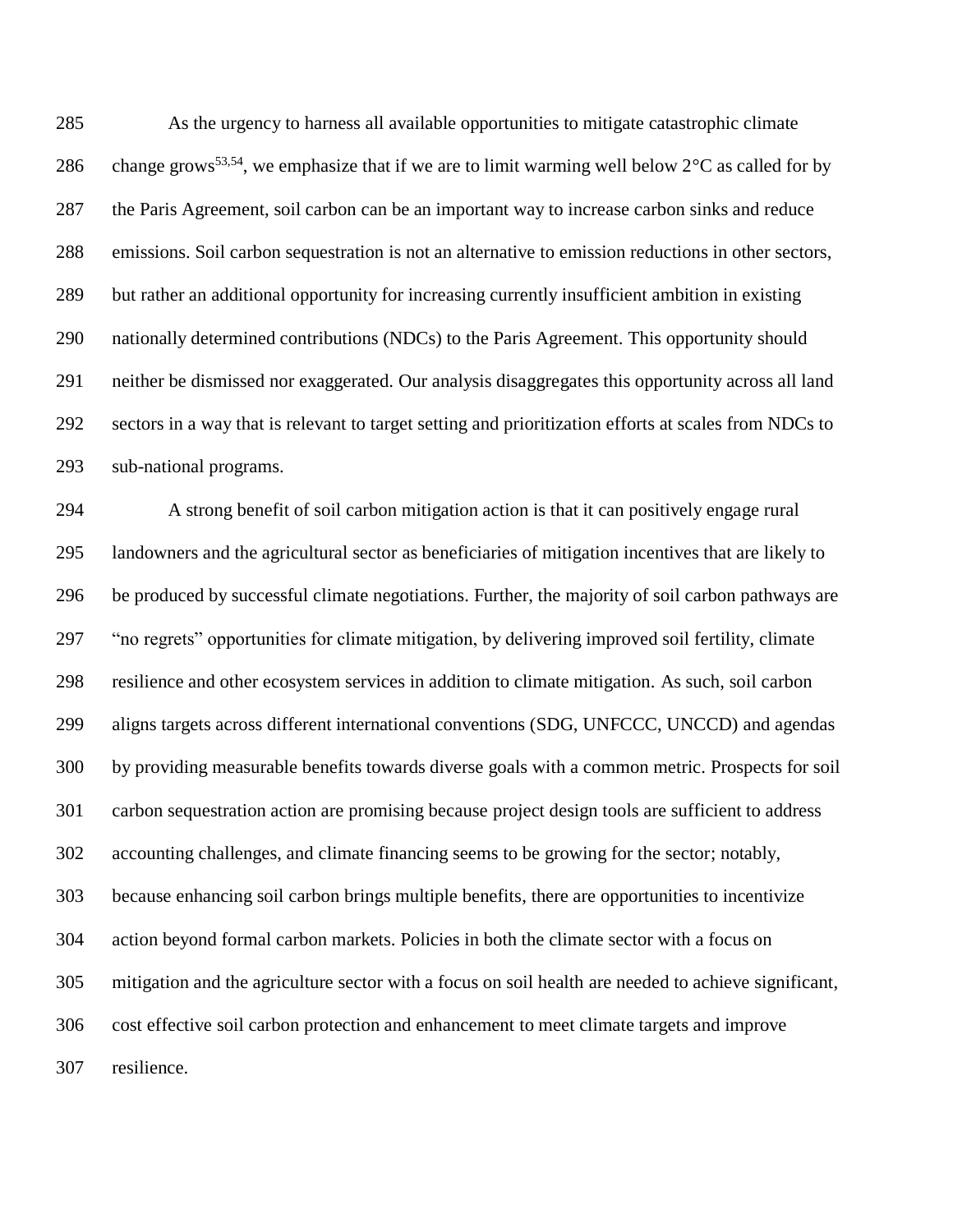#### **Methods**

## **Estimating soil carbon mitigation potential in NCS pathways**

 Griscom et al.  $32$  identified 20 pathways by which natural systems could contribute to mitigation of greenhouse gases. For these pathways, an analysis of over 300 publications was conducted in concert with expert elicitation to define the maximum areal extent, the amount of avoided emissions or sequestration rate ("flux") and time until a new steady-state, and the amount of total mitigation attainable at different costs informed by marginal abatement curves. For complete sources see Griscom et al.  $32$  supplementary information. Pathways were constructed carefully to estimate additional annual mitigation potential above a business-as-usual baseline, to avoid double counting and to safeguard biodiversity and human needs for food, fiber and fuel. The analysis also included estimates of uncertainty around extent, flux and mitigation for each pathway, and propagated across all pathways. In this current work, we have separated out the soil contribution of each pathway as briefly described below; full details of pathway 322 methods are found in Griscom et al. :

 • Avoided conversion of forested ecosystems (>25% tree cover) where they are threatened by agriculture preventing the loss of soil carbon. Don et al<sup>55</sup> estimated that 17.4 Mg C ha<sup>-1</sup> are lost when forests are converted to various commercial agricultural uses. Powers 326 et al. <sup>56</sup> further found that conversion of forests for shifting cultivation results in a slightly 327 lower impact to soil carbon stocks  $(14.5 \text{ Mg C ha}^{-1})$ . These avoided emission values were then applied to the 5.93 Mha of tropical forest that are lost annually with the assumption that 54% of the loss goes to commercial agriculture and the remainder to shifting cultivation. Most temperate and all boreal regions excluded due to lack of spatial data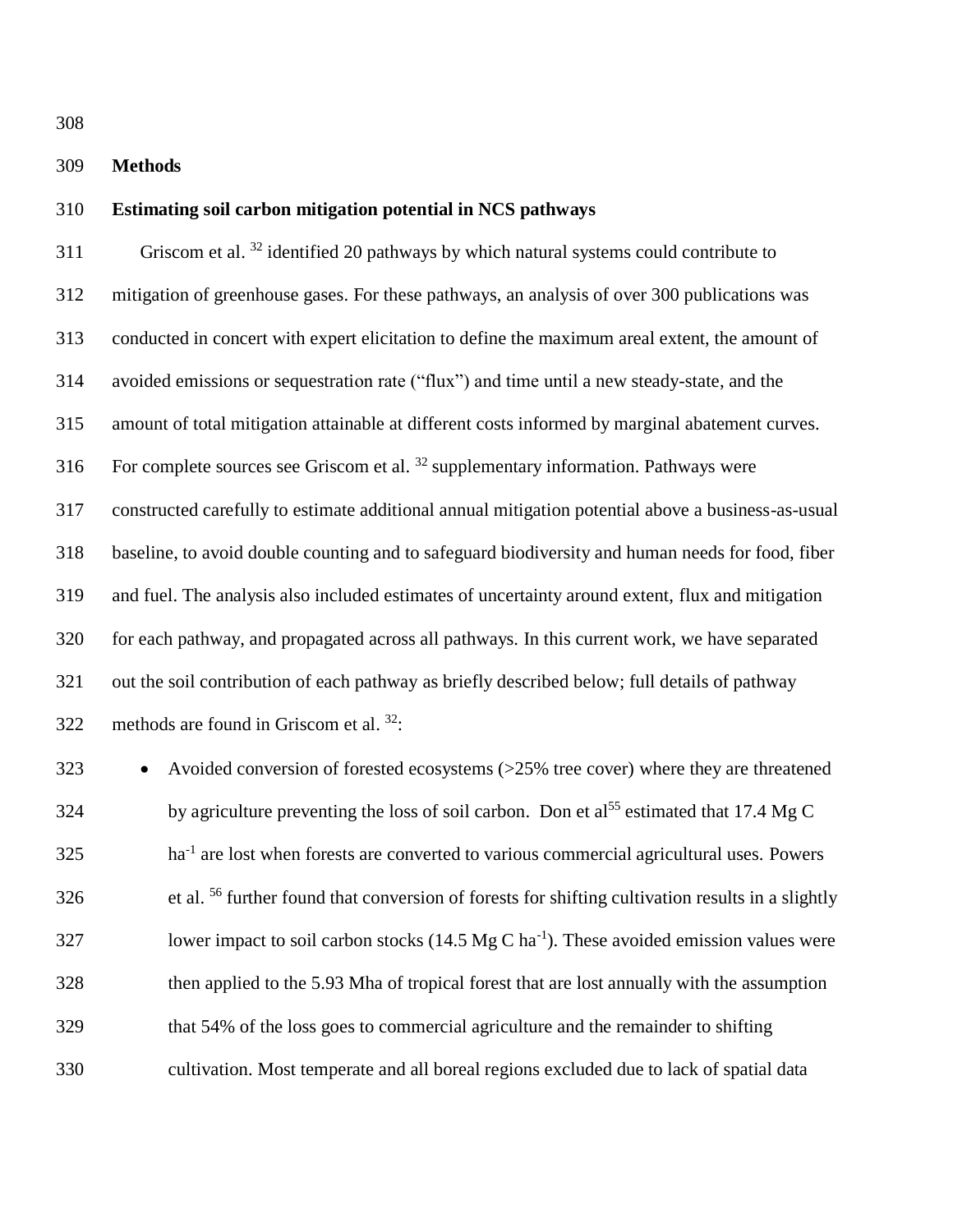and/or albedo considerations. Forested wetlands excluded to avoid double-counting with wetland pathways.

 • Soil carbon sequestration arising through reforestation, including silvopastoral practices. The reforestation pathway quantifies potential conversion from non-forest (< 25% tree cover) to forest (> 25% tree cover) in areas that historically supported forests. This pathway excludes afforestation of grass-dominated ecosystems to avoid negative 337 biodiversity impacts on grassland ecosystem<sup>57,58</sup> and croplands for food security reasons. The pathway does allow for reforestation of potentially forested grazing lands based on recent analyses that show the potential to shrink the footprint of livestock production through improved efficiencies in production and/or shifts towards a more plant-based  $\frac{341}{ }$  diet<sup>59,60</sup>, but to avoid double counting, the mitigation potential from grazing pathways was deducted from the mitigation potential for reforestation. To further avoid double counting, the area of reforestation opportunity excluded wetland areas. Finally, the reforestation pathway did not include opportunity assessments in boreal zones, since changes in albedo can offset the climate benefits of carbon capture<sup>61</sup>, and excluded opportunity within denser human settlements where widespread tree cover expansion is constrained. The original NCS assessment included an average soil carbon accumulation 348 rate of 0.4 Mg C ha<sup>-1</sup> yr<sup>-1</sup> for tropical and subtropical reforestation from Powers et al<sup>56</sup>, which we disaggregated here. We then further quantified the soil carbon accumulation for temperate forests using a more recent study by Nave et al<sup>34</sup>. This analysis estimated that 351 reforesting stands accumulated between 0.11 to 0.34 Mg C ha<sup>-1</sup> yr<sup>-1</sup> in the topsoil. We 352 therefore used the midpoint of this range  $(0.23 \text{ Mg C ha}^{-1} \text{ yr}^{-1})$  to estimate potential soil accumulation in temperate biomes.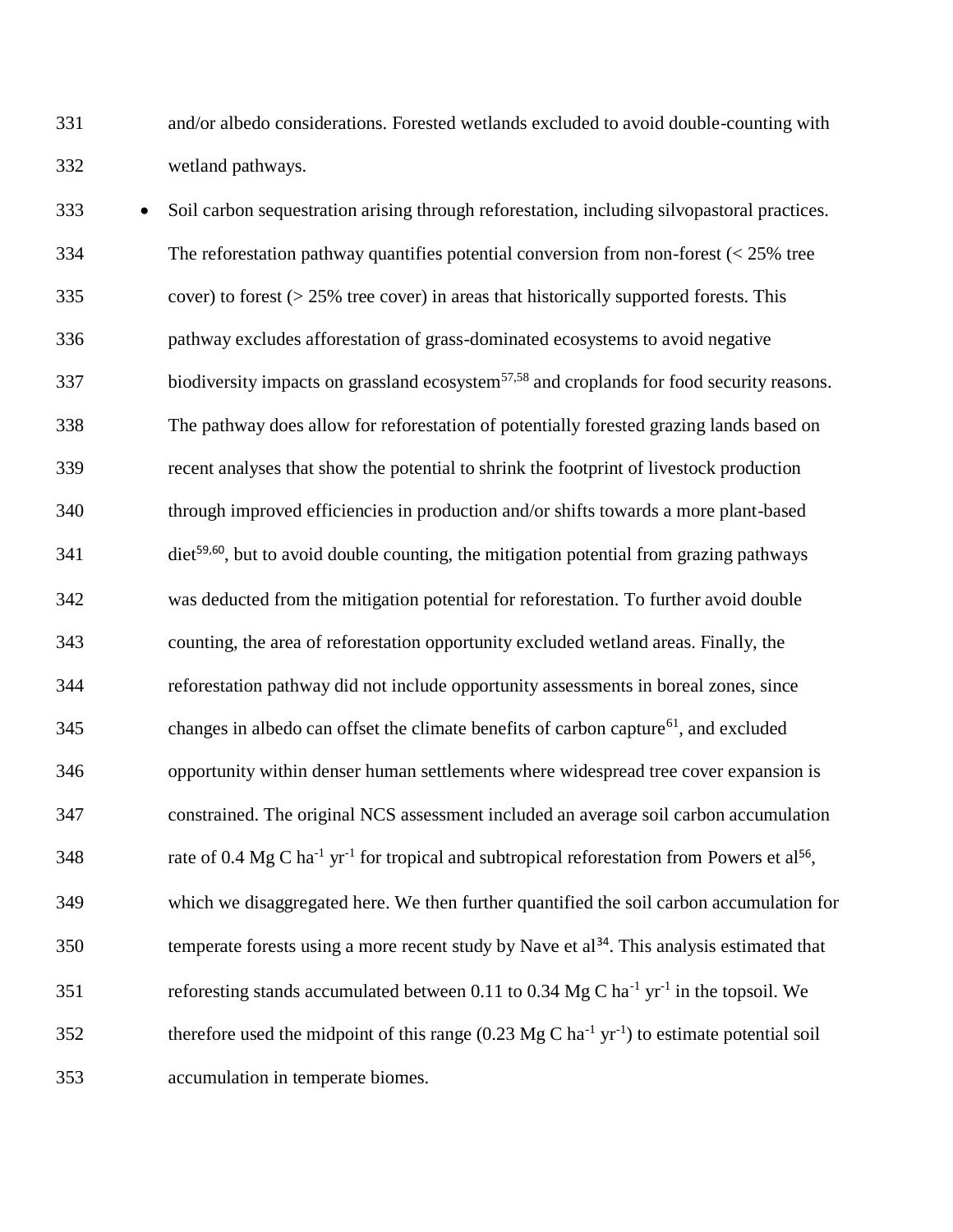• Biochar amendment to increase the soil carbon pool of agricultural soils is a soil-only 355 pathway in Griscom et al. <sup>32</sup> and remains unchanged in this analysis. Increased soil carbon pool results from conversion of non-recalcitrant carbon (crop residue biomass) to recalcitrant carbon (charcoal) through pyrolysis. Biochar carbon mitigation was estimated using a mid-range estimate of available crop residues and multiplying this value by the amount of persistent biochar assuming 79% is recalcitrant, a 50% conversion efficiency during pyrolysis and a carbon content of crop residues of 45% of available crop residues. 361 • Cover cropping is a soil-only pathway in Griscom et al. , and remains unchanged in this analysis. We assumed that 50% of the 800 Mha of cropped land were amenable to cover 363 cropping. To this area we applied a mean sequestration rate of 0.32 Mg C ha<sup>-1</sup> yr<sup>-1 62</sup>. Effects of no-till and other potential conservation agriculture practices were not included to avoid double-counting with cover crops, and unresolved questions about long-term efficacy.

367 • The trees in annual croplands pathway entails the expansion of three agroforestry practices into annual croplands that currently have low (<10% tree cover). These include expansion of farmer-managed natural regeneration across dry croplands in Africa (150 Mha), windbreaks over 50% of non-African croplands (318 Mha), and alley cropping across 22% of non-African croplands (140 Mha). Note that windbreaks and alley cropping were applied to non-African croplands to avoid double counting with farmer- managed natural regeneration. Estimates of soil carbon accumulation derive from a 374 literature review around the soil benefits of windbreaks, or shelterbelts based<sup>63-65</sup> and alley cropping<sup>66-68</sup>. We estimate that windbreaks capture an additional 0.69 Mg C ha<sup>-1</sup> yr<sup>-</sup>  $\frac{1}{1}$ , whereas alley cropping capture an additional 0.59 Mg C ha<sup>-1</sup> yr<sup>-1</sup>. Because we could not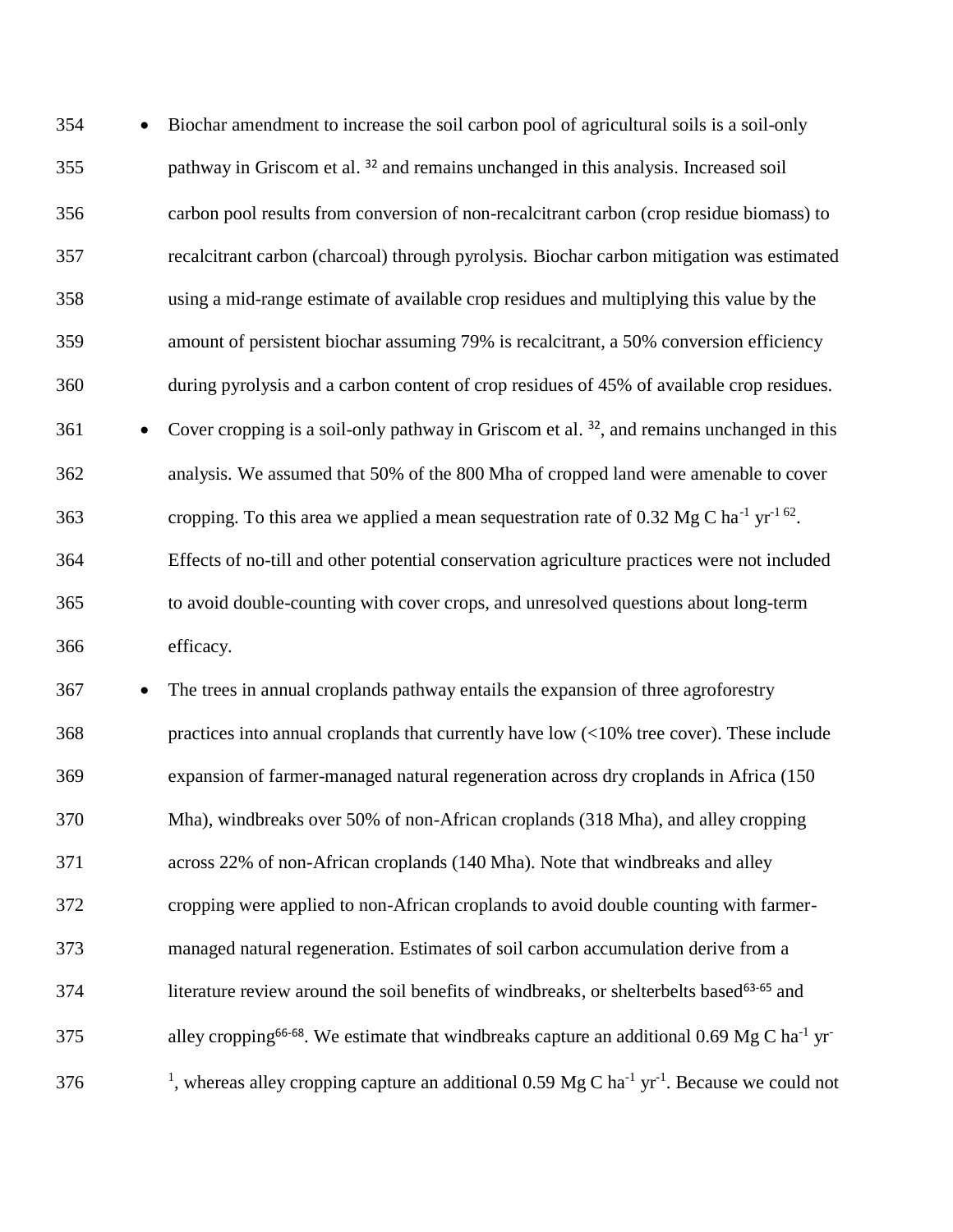find independent estimates of soil carbon accumulation for farmer managed natural regeneration, we assumed 25% of the mitigation potential was attributable to soil accumulation, averaging together the proportion of mitigation potential for alley cropping and windbreaks. Silvopastoral systems were not included here to avoid double counting with the reforestation pathway.

 • Avoided grassland conversion refers to avoided soil carbon loss by protecting grasslands from conversion to croplands in areas where grasslands are threatened. For this pathway, 384 we updated the initial NCS analysis of Griscom et al. by allowing 28% of soil carbon to be lost down to 1 m in the soil based upon the findings of Sanderman et al<sup>3</sup>; and the new soil carbon modeling for temperate and tropical grasslands based on ISRIC 387 database<sup>3</sup>. Thus, we applied this soil carbon loss to the estimated 155 tC ha<sup>-1</sup> in temperate 388 grasslands, and 122 tC ha<sup>-1</sup> in tropical grasslands over 0.7 Mha and 1.0 Mha respectively  $f_{\text{5}}$  for temperate and tropical grasslands converted annually<sup>69</sup>.

390 • Grazing – optimal intensity is a soil only pathway in Griscom et al.<sup>32</sup> and remains unchanged in this analysis representing changes in grazing intensity that optimize forage removal and increase soil carbon on both rangeland and planted pasture. We assumed 393 additional sequestration potential of  $0.06 \text{ MgC}$  ha<sup>-1</sup> yr<sup>-1</sup> over 712 Mha of land. This includes global rangelands and planted pastures. There is some spatial overlap with Reforestation and Grazing – Legumes, therefore the mitigation potential of this pathway was subtracted from Reforestation mitigation potential to avoid double-counting. Accounting with Grazing – Legumes is additive, so no double-counting concerns. • Grazing – legumes, sowing leguminous crops on planted pastures to increase soil carbon, is a soil only pathway in Griscom et al.  $32$ , and remains unchanged in this analysis. The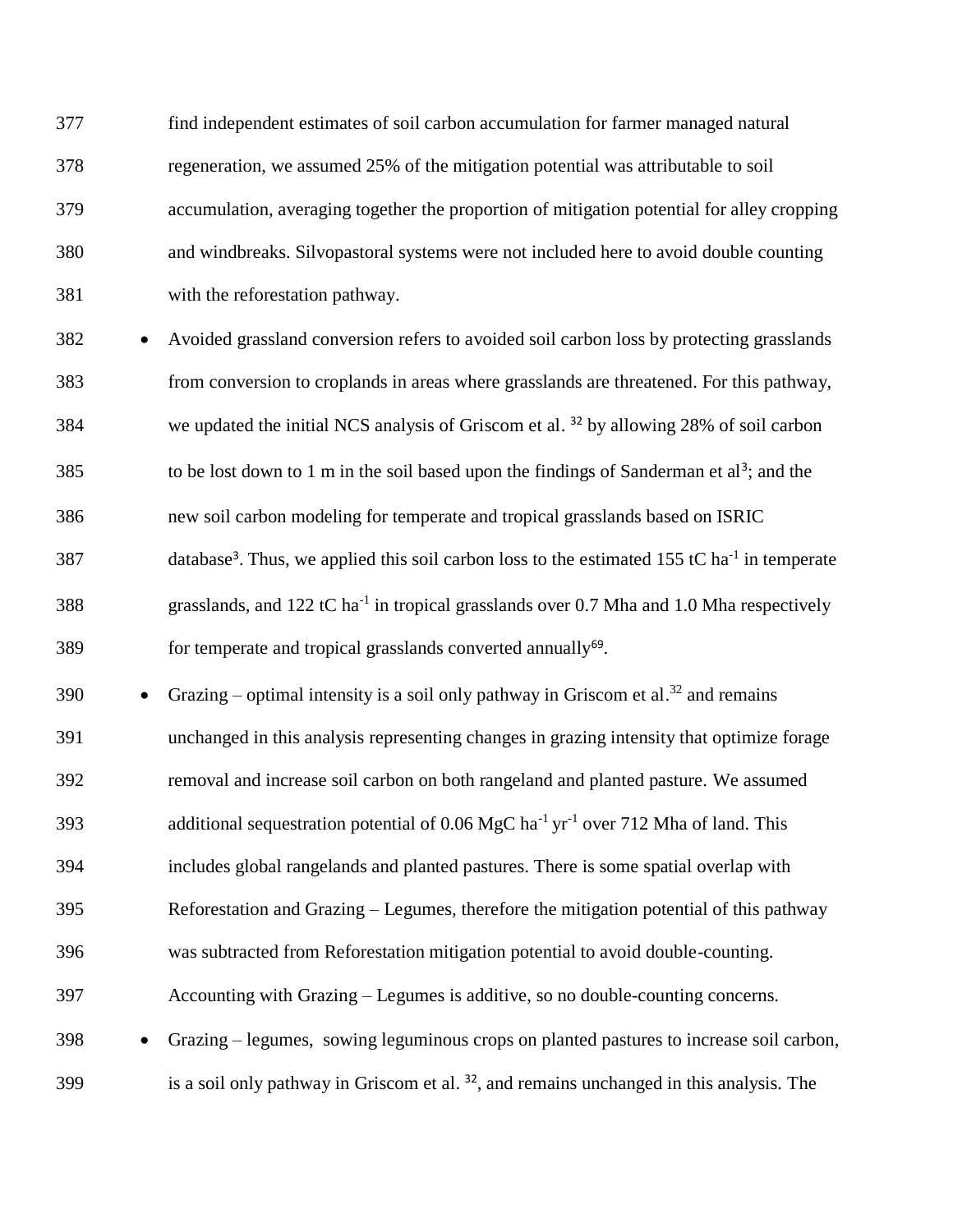| 400              | pathway quantifies the net increase in soil carbon (after accounting for increases in $N_2O$                                                                 |
|------------------|--------------------------------------------------------------------------------------------------------------------------------------------------------------|
| 401              | emissions) in planted pastures due to the fertilizing effect of increased nitrogen fixation.                                                                 |
| 402              | We estimate an additional sequestration potential of 0.56 MgC ha <sup>-1</sup> yr <sup>-1</sup> over 72Mha of                                                |
| 403              | land. This was restricted to global planted pastures. Spatial overlap with Reforestation                                                                     |
| 404              | and Grazing - Optimal Intensity. Mitigation potential of this pathway was subtracted                                                                         |
| 405              | from Reforestation mitigation potential to avoid double-counting. Accounting with                                                                            |
| 406              | Grazing – Optimal Intensity is additive, so no double-counting concerns.                                                                                     |
| 407<br>$\bullet$ | Peatland restoration includes restoration of global non-tidal freshwater forested and non-                                                                   |
| 408              | forested wetlands. The restoration opportunity across tropical, temperate and boreal                                                                         |
| 409              | peatlands estimated at 46 Mha was not changed <sup>32</sup> . Avoidable soil carbon losses of 5.44                                                           |
| 410              | tC ha <sup>-1</sup> yr <sup>-1</sup> for tropical peatlands, 3.55 tC ha <sup>-1</sup> yr <sup>-1</sup> for temperate peatlands, and 1.42 tC ha <sup>-1</sup> |
| 411              | $1 \text{ yr}^{-1}$ for boreal peatlands were estimated by assuming an avoided loss of 50% of the                                                            |
| 412              | original soil carbon <sup>70-72</sup> occurring over a 20-year period. Due to the strong likelihood of                                                       |
| 413              | near-term increased CH <sub>4</sub> emissions arising from increased soil organic carbon in                                                                  |
| 414              | peatlands <sup>73</sup> , we do not include increased soil carbon sinks in freshwater peatlands upon                                                         |
| 415              | rewetting for restoration. In other words, we assumed that any possible enhanced carbon                                                                      |
| 416              | sink was at risk of being offset by increased CH <sub>4</sub> emissions <sup>32</sup> . Recent work shows that                                               |
| 417              | this problem may be greater than expected also in coastal wetlands <sup>74</sup> .                                                                           |
| 418<br>$\bullet$ | Avoided peat impacts refers to avoided soil carbon loss by protecting threatened tropical,                                                                   |
| 419              | temperate and boreal peatlands. It includes all threatened non-tidal freshwater forested                                                                     |
| 420              | and non-forested wetlands estimated to cover 0.78 M ha $yr^{-1}$ <sup>72</sup> . Avoidable soil carbon                                                       |

421 fluxes were estimated to be 217 tC ha<sup>-1</sup> for tropical peatlands<sup>70,72</sup>, 142 tC ha<sup>-1</sup> for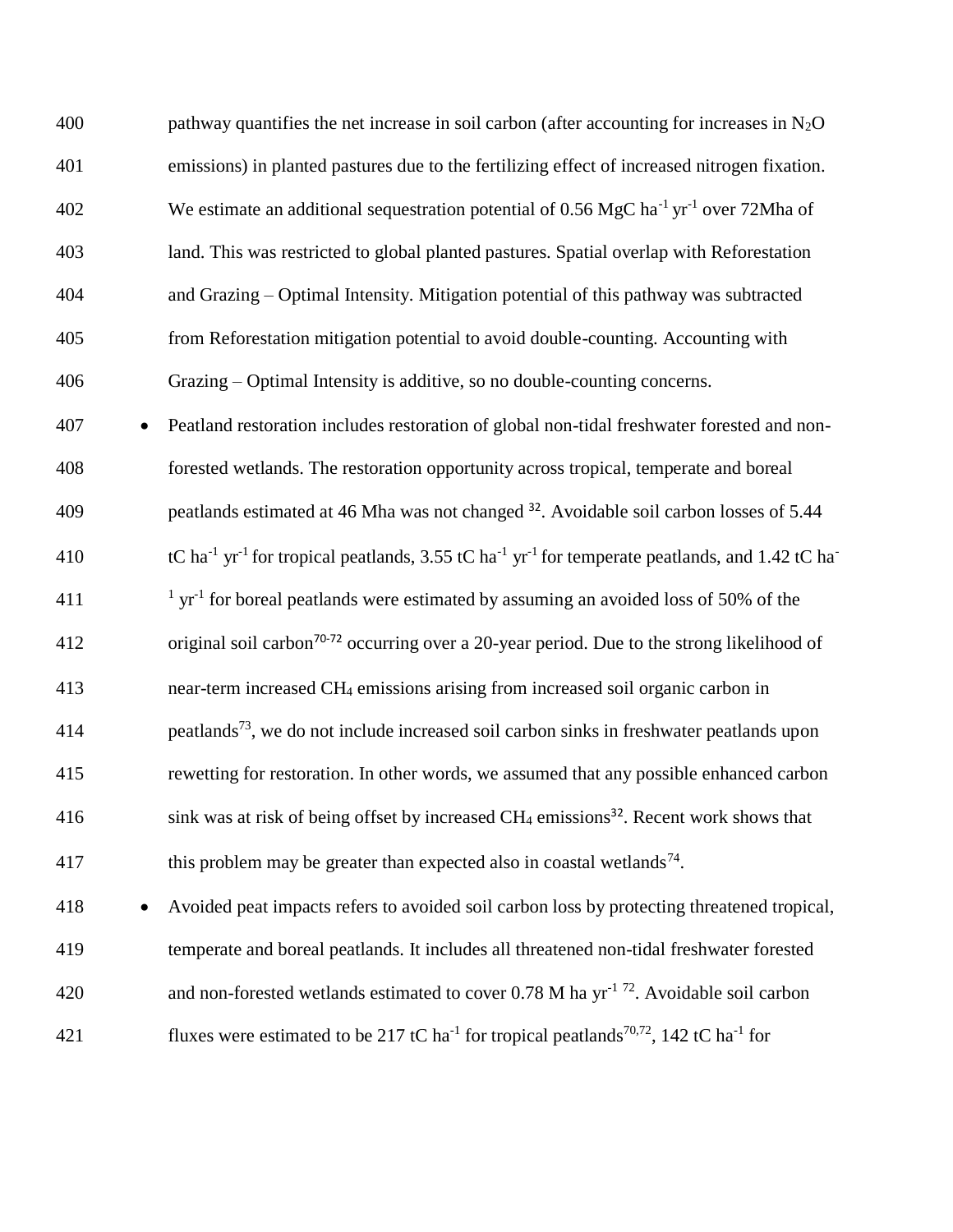| 422              | temperate peatlands <sup>71,72</sup> and 57 tC ha <sup>-1</sup> for boreal peatlands <sup>71,72</sup> . Forested wetlands were             |
|------------------|--------------------------------------------------------------------------------------------------------------------------------------------|
| 423              | excluded from Avoided Forest Conversion pathway to avoid double-counting.                                                                  |
| 424<br>$\bullet$ | Restoration of coastal blue carbon ecosystems (mangroves, salt marshes and seagrass                                                        |
| 425              | meadows) typically leads to significant soil carbon accumulation. Mean literature                                                          |
| 426              | estimates of carbon sequestration rates during ecosystem restoration were applied to the                                                   |
| 427              | historic area lost of each of these ecosystems, 11 Mha, 2 Mha and 17 Mha respectively                                                      |
| 428              | for mangrove, salt marsh and seagrass and was not changed from Griscom et al. <sup>32</sup> . Here                                         |
| 429              | both avoided losses of soil carbon and enhanced sequestration are included, and were                                                       |
| 430              | estimated based on addition sequestration at an average rate of 1.7 tC ha <sup>-1</sup> yr <sup>-1 75,76</sup> , and                       |
| 431              | avoided fluxes averaging 3.4 tC ha <sup>-1</sup> yr <sup>-1</sup> estimated by assuming a potential 50% loss of                            |
| 432              | the original soil carbon <sup><math>77,78</math></sup> occurring over a 20-year period.                                                    |
| 433<br>$\bullet$ | Avoided coastal impacts refer to the avoided soil carbon emissions by protecting                                                           |
| 434              | threatened blue carbon ecosystems (mangroves, salt marshes and seagrass meadows).                                                          |
| 435              | This pathway was updated from Griscom et al. <sup>32</sup> by using more recent lower estimates of                                         |
| 436              | ongoing mangrove loss rates <sup>79,80</sup> . The soil portion was calculated based on estimates of                                       |
| 437              | soil carbon stocks to 1m and expected losses resulting in avoidable fluxes of 197.47 tC                                                    |
| 438              | ha <sup>-1</sup> , 133.78 tC ha <sup>-1</sup> and 77.43 tC ha <sup>-1</sup> respectively over 0.05 Mha yr <sup>-1</sup> of mangroves, 0.08 |
| 439              | Mha yr <sup>-1</sup> of salt marshes and 0.45 Mha yr <sup>-1</sup> of seagrass meadows <sup>77,78,80</sup> . Mangroves were                |
| 440              | excluded from Avoided Forest Conversion pathway to avoid double-counting.                                                                  |
| 441              |                                                                                                                                            |
|                  |                                                                                                                                            |

# **Uncertainty estimates**

 Uncertainty for maximum mitigation estimates of each pathway can be found in Griscom 444 et al. <sup>32</sup> In brief, methods consistent with IPCC good practice guidance were used when empirical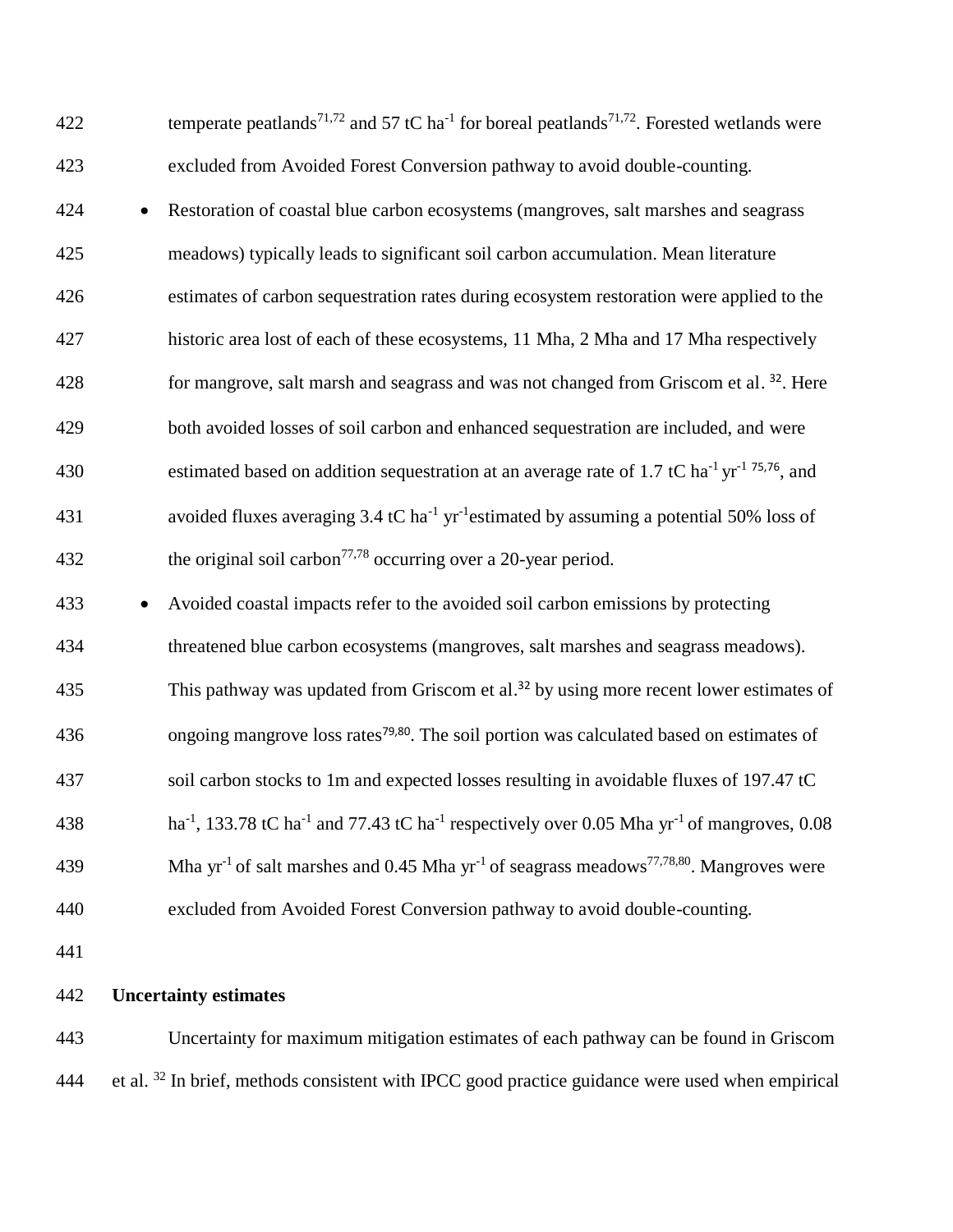| 445                      | uncertainty estimation was possible. For other pathways, the Delphi method of expert elicitation |                                                                                                                                                                                                                                                  |  |
|--------------------------|--------------------------------------------------------------------------------------------------|--------------------------------------------------------------------------------------------------------------------------------------------------------------------------------------------------------------------------------------------------|--|
| 446                      | involving two rounds of explicit questions about expert opinion on the potential extent and      |                                                                                                                                                                                                                                                  |  |
| 447                      | intensity of flux were combined.                                                                 |                                                                                                                                                                                                                                                  |  |
| 448                      |                                                                                                  |                                                                                                                                                                                                                                                  |  |
| 449                      | <b>Data Deposition</b>                                                                           |                                                                                                                                                                                                                                                  |  |
| 450                      |                                                                                                  | A global spatial dataset of reforestation opportunities is available on Zenodo                                                                                                                                                                   |  |
| 451                      | (https://zenodo.org/record/883444). Figures 1 and 2 have associated raw data that can be made    |                                                                                                                                                                                                                                                  |  |
| 452                      | available upon request.                                                                          |                                                                                                                                                                                                                                                  |  |
| 453                      |                                                                                                  |                                                                                                                                                                                                                                                  |  |
| 454                      | References                                                                                       |                                                                                                                                                                                                                                                  |  |
| 455<br>456<br>457        | 1.                                                                                               | Banwart, S. et al. Benefits of soil carbon: report on the outcomes of an international<br>scientific committee on problems of the environment rapid assessment workshop.<br>Carbon Management 5, 185-192 (2014).                                 |  |
| 458<br>459<br>460        | 2.                                                                                               | Wood, S. A. & Baudron, F. Soil organic matter underlies crop nutritional quality and<br>productivity in smallholder agriculture. Agriculture, Ecosystems and Environment<br>$266, 100 - 108$ (2018).                                             |  |
| 461<br>462               | 3.                                                                                               | Sanderman, J., Hengl, T. & Fiske, G. J. Soil carbon debt of 12,000 years of human<br>land use. Proceedings of the National Academy of Sciences of the United States of                                                                           |  |
| 463<br>464<br>465        | 4.                                                                                               | America 114, 9575-9580 (2017).<br>Jenkinson, D. S., Adams, D. E. & Wild, A. Model estimates of CO 2 emissions from<br>soil in response to global warming. Nature 351, 304–306 (1991).                                                            |  |
| 466<br>467               | 5.                                                                                               | Pries, C. E. H., Castanha, C., Porras, R. C. & Torn, M. S. The whole-soil carbon flux<br>in response to warming. Science 355, 1420-1423 (2017).                                                                                                  |  |
| 468<br>469               | 6.                                                                                               | Smith, P. et al. Greenhouse gas mitigation in agriculture. <i>Philosophical</i><br>Transactions of the Royal Society B: Biological Sciences 363, 789-813 (2008).                                                                                 |  |
| 470<br>471<br>472<br>473 | 7.                                                                                               | Smith, P. et al. Impacts of Land-Based Greenhouse Gas Removal Options on<br>Ecosystem Services and the United Nations Sustainable Development Goals. Annual<br>Reviews of Environment and Resources 44, annurev-environ-101718-033129<br>(2019). |  |
| 474<br>475               | 8.                                                                                               | Rumpel, C. et al. Put more carbon in soils to meet Paris climate pledges. Nature<br>564, 32-34 (2018).                                                                                                                                           |  |
| 476<br>477               | 9.                                                                                               | Vermeulen, S. et al. A global agenda for collective action on soil carbon. Nature<br>Sustainability 2017 1:1 2, 2-4 (2019).                                                                                                                      |  |
| 478<br>479               | 10.                                                                                              | Unger, Von, M. & Emmer, I. Carbon Market Incentives to Conserve, Restore and<br>Enhance Soil Carbon. (The Nature Conservancy, 2018).                                                                                                             |  |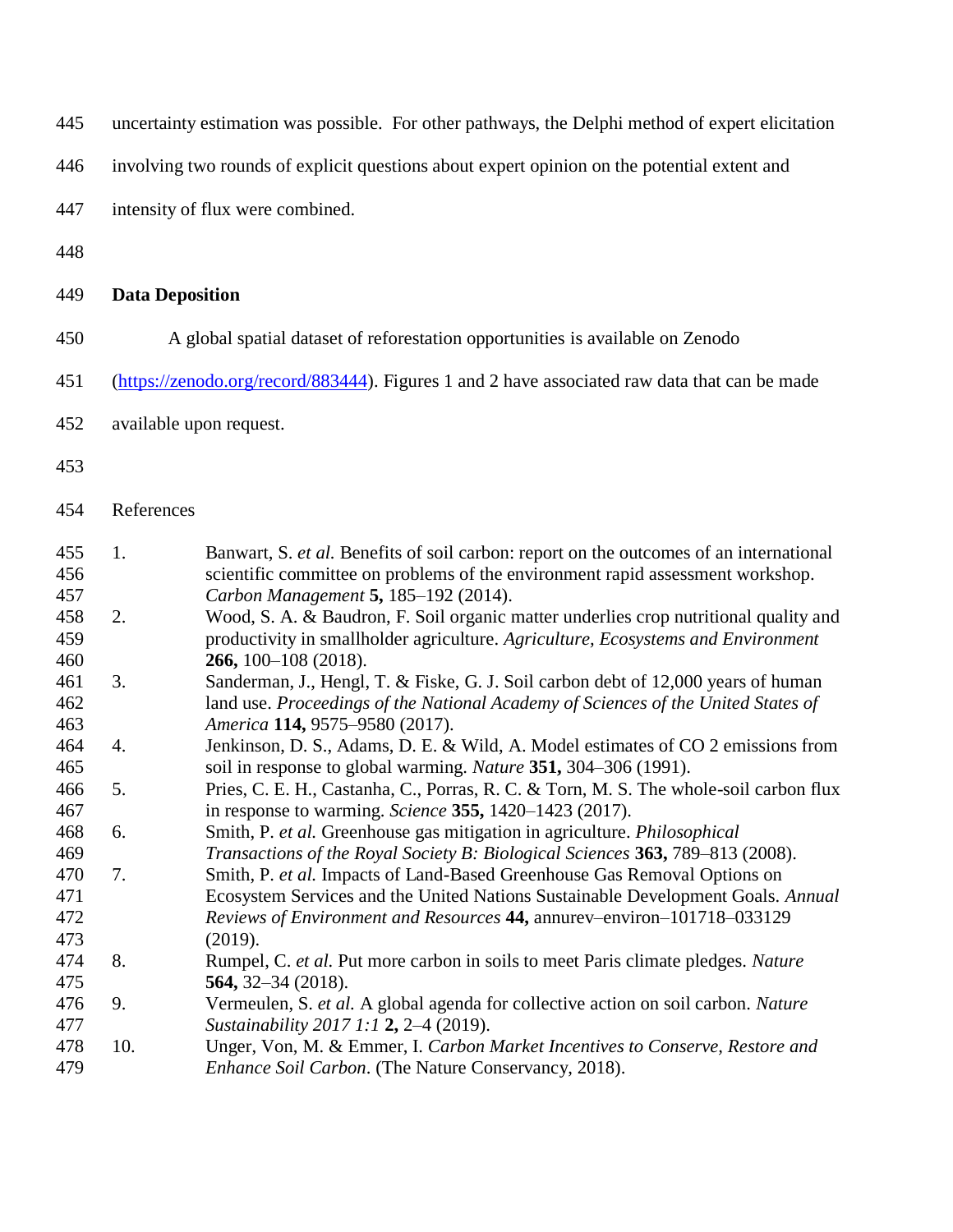| 480 | 11. | Fuss, S. et al. Negative emissions—Part 2: Costs, potentials and side effects.       |
|-----|-----|--------------------------------------------------------------------------------------|
| 481 |     | Environmental Research Letters 13, 063002 (2018).                                    |
| 482 | 12. | Hamrick, K. & Gallant, M. Fertile ground: state of forest carbon finance. (2017).    |
| 483 | 13. | UNFCCC. Koronivia joint work on agriculture, Decision 4/COP.23, at                   |
| 484 |     | https://unfccc.int/decisions (2018).                                                 |
| 485 | 14. | Smith, P. Soil carbon sequestration and biochar as negative emission technologies.   |
| 486 |     | Global Change Biology 22, 1315-1324 (2016).                                          |
| 487 | 15. | West, T. O. & Six, J. Considering the influence of sequestration duration and carbon |
| 488 |     | saturation on estimates of soil carbon capacity. Climatic Change 80, 25–41 (2006).   |
| 489 | 16. | Sommer, R. & Bossio, D. Dynamics and climate change mitigation potential of soil     |
| 490 |     | organic carbon sequestration. Journal of Environmental Management 144, 83–87         |
| 491 |     | (2014).                                                                              |
| 492 | 17. | Dass, P., Houlton, B. Z., Wang, Y. & Warlind, D. Grasslands may be more reliable     |
| 493 |     | carbon sinks than forests in California. Environmental Research Letters 13, 074027   |
| 494 |     | (2018).                                                                              |
| 495 | 18. | Wang, J., Xiong, Z. & Kuzyakov, Y. Biochar stability in soil: meta-analysis of       |
| 496 |     | decomposition and priming effects. GCB Bioenergy 8, 512–523 (2015).                  |
| 497 | 19. | Schlesinger, W. H. & Amundson, R. Managing for soil carbon sequestration: Let's      |
| 498 |     | get realistic. Global Change Biology 10, 6141 (2018).                                |
| 499 | 20. | Amundson, R. & Biardeau, L. Opinion: Soil carbon sequestration is an elusive         |
| 500 |     | climate mitigation tool. Proceedings of the National Academy of Sciences 115,        |
| 501 |     | 11652-11656 (2018).                                                                  |
| 502 | 21. | White, R. E., Davidson, B., Lam, S. K. & Chen, D. A critique of the paper `Soil      |
| 503 |     | carbon 4 per mille' by Minasny et al. (2017). Geofisica Internacional 309, 115-117   |
| 504 |     | (2018).                                                                              |
| 505 | 22. | McLauchlan, K. K., Hobbie, S. E. & Post, W. M. Conversion From Agriculture To        |
| 506 |     | Grassland Builds Soil Organic Matter On Decadal Timescales. Ecological               |
| 507 |     | Applications 16, 143-153 (2006).                                                     |
| 508 | 23. | Smith, P. 2014. Do grasslands act as a perpetual sink for carbon? Global Change      |
| 509 |     | Biology 20, 2708-2711. doi: 10.1111/gcb.12561.                                       |
| 510 | 24. | Gren, I.-M. & Aklilu, A. Z. Policy design for forest carbon sequestration: A review  |
| 511 |     | of the literature. Forest Policy and Economics 70, 128–136 (2016).                   |
| 512 | 25. | Murray, B. C., Sohngen, B. & Ross, M. T. Economic consequences of consideration      |
| 513 |     | of permanence, leakage and additionality for soil carbon sequestration projects.     |
| 514 |     | Climatic Change 80, 127-143 (2006).                                                  |
| 515 | 26. | Joosten, H., Couwenberg, J., von Unger, M., & Emmer I. Peatlands, Forests and the    |
| 516 |     | Climate Architecture: Setting Incentives through Markets and Enhanced                |
| 517 |     | Accounting. UBA Climate Change 14/2016.                                              |
| 518 | 27. | Unger, Von, M., Emmer, I., Joosten, H. & Couwenberg, J. Designing and                |
| 519 |     | International Peatland Carbon Standard, Criteria, Best Practices and                 |
| 520 |     | Opportunities. UBA Climate Change 2019 forthcoming.                                  |
| 521 | 28. | Federici, S., Lee, D. & Herold, M. Forest Mitigation: A Permanent Contribution to    |
| 522 |     | the Paris Agreement? Norwegian International Climate and Forest Initiative, report   |
| 523 |     | Nov 2018.                                                                            |
| 524 | 29  | Burke, Paul J. Undermined by adverse selection: Australia's direct action abatement  |
| 525 |     | subsidies. Economic Papers, 35 (3), 216–229 (2016)                                   |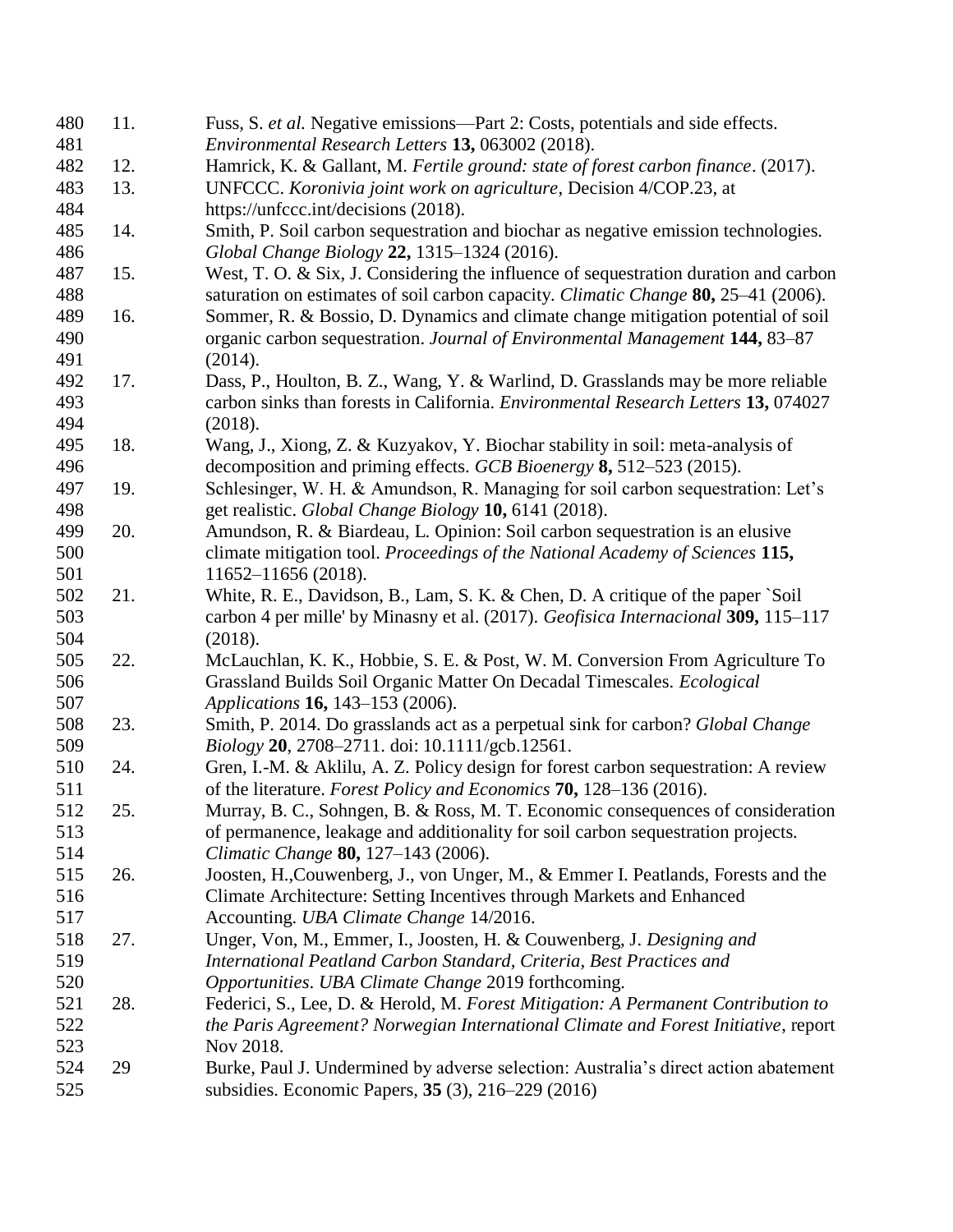| 526        | 30. | Perera, O., Wuennenberg, L., Uzsoki, D. & Cuéllar, A. Financing Soil Remediation:            |
|------------|-----|----------------------------------------------------------------------------------------------|
| 527        |     | Exploring the use of financing instruments to blend public and private capital.              |
| 528        |     | (International Institute for Sustainable Development, 2018).                                 |
| 529        | 31. | Liagre, L., Lara Almuedo, P., Besacier, C. & Conigliaro, M. Sustainable financing            |
| 530        |     | for forest and landscape restoration: opportunities, challenges and the way forward.         |
| 531        |     | (FAO/UNCCD, 2015).                                                                           |
| 532        | 32. | Griscom, B. W. et al. Natural climate solutions. Proceedings of the National                 |
| 533        |     | Academy of Sciences 114, 11645-11650 (2017).                                                 |
| 534        | 33. | Sanderman, J. & Baldock, J. A. Accounting for soil carbon sequestration in national          |
| 535        |     | inventories: a soil scientist's perspective. <i>Environmental Research Letters</i> 5, 034003 |
| 536        |     | (2010).                                                                                      |
| 537        | 34. | Nave, L. E. et al. Reforestation can sequester two petagrams of carbon in US                 |
| 538        |     | topsoils in a century. Proceedings of the National Academy of Sciences 115, 2776–            |
| 539        |     | 2781 (2018).                                                                                 |
| 540        | 35. | Nordhaus, W. Estimates of the Social Cost of Carbon: Concepts and Results from               |
| 541        |     |                                                                                              |
|            |     | the DICE-2013R Model and Alternative Approaches. Journal of the Association of               |
| 542<br>543 |     | Environmental and Resource Economists 1, 273–312 (2015).                                     |
|            | 36. | Smith, P. et al. in Climate Change 2014: Mitigation of Climate Change 811–922                |
| 544        |     | (orbit.dtu.dk, 2014).                                                                        |
| 545        | 37. | de Coninck, H. et al. Chapter 4: Strengthening and implementing the global                   |
| 546        |     | response. In: Global Warming of 1.5 $\degree$ C an IPCC special report on the impacts of     |
| 547        |     | global warming of 1.5 $\degree$ C above pre-industrial levels and related global greenhouse  |
| 548        |     | gas emission pathways, in the context of strengthening the global response to the            |
| 549        |     | threat of climate change. Intergovernmental Panel on Climate Change. (2018).                 |
| 550        | 38. | Sanderman, J. et al. Carbon sequestration under subtropical perennial pastures I:            |
| 551        |     | Overall trends. Soil Research 51, 760-770 (2014).                                            |
| 552        | 39. | Zomer, R. J., Bossio, D. A., Sommer, R. & Verchot, L. V. Global Sequestration                |
| 553        |     | Potential of Increased Organic Carbon in Cropland Soils. Scientific Reports 7, 15554         |
| 554        |     | (2017).                                                                                      |
| 555        | 40. | Powlson, D. S. et al. Limited potential of no-till agriculture for climate change            |
| 556        |     | mitigation. Nature Climate Change 4, 678-683 (2014).                                         |
| 557        | 41. | Roberts, K. G., Gloy, B. A., Joseph, S., Scott, N. R. & Lehmann, J. Life cycle               |
| 558        |     | assessment of biochar systems: estimating the energetic, economic, and climate               |
| 559        |     | change potential. <i>Environmental Science &amp; Technology</i> 44, 827–833 (2010).          |
| 560        | 42. | Lee, J. W., Hawkins, B., Li, X. & Day, D. M. in Advanced Biofuels and Bioproducts            |
| 561        |     | 57–68 (Springer, New York, NY, 2013). doi:10.1007/978-1-4614-3348-4_6                        |
| 562        | 43. | Conant, R. T., Paustian, K. & Elliott, E. T. Grassland management and conversion             |
| 563        |     | into grassland: effects on soil carbon. <i>Ecological Applications</i> 11, 343–355 (2001).   |
| 564        | 44. | Toensmeier, E. The Carbon Farming Solution. (Chelsea Green Publishing, 2016).                |
| 565        | 45. | Kell, D. B. Breeding crop plants with deep roots: their role in sustainable carbon,          |
| 566        |     | nutrient and water sequestration. Annals of Botany 108, 407–418 (2011).                      |
| 567        | 46. | McBratney, A., Koppi, T. & Field, D. J. Radical soil management for Australia: A             |
| 568        |     | rejuvenation process. Geoderma Regional 7, 132-136 (2016).                                   |
| 569        | 47. | Ellen MacArthur Foundation. Urban Biocycles. (Ellen MacArthur Foundation).                   |
|            |     |                                                                                              |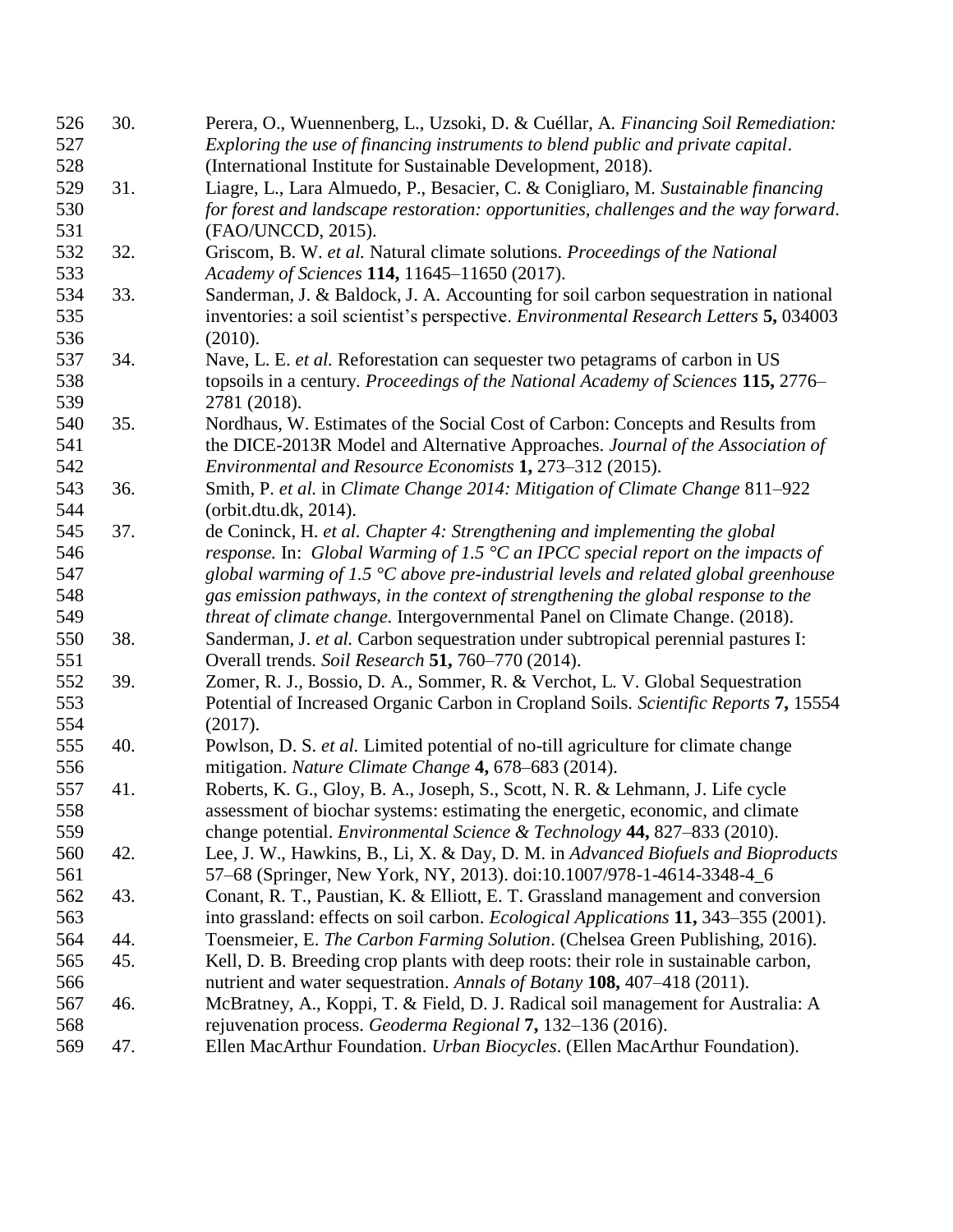| 570<br>571 | 48. | Ryals, R., Hartman, M. D., Parton, W. J., DeLonge, M. S. & Silver, W. L. Long-<br>term climate change mitigation potential with organic matter management on             |
|------------|-----|--------------------------------------------------------------------------------------------------------------------------------------------------------------------------|
| 572        |     | grasslands. <i>Ecological Applications</i> 25, 531–545 (2015).                                                                                                           |
| 573        | 49. | Gravuer, K., Gennet, S. & Throop, H. L. Organic amendment additions to                                                                                                   |
| 574        |     | rangelands: A meta-analysis of multiple ecosystem outcomes. Global Change                                                                                                |
| 575        |     | <i>Biology</i> 25, 1152-1170 (2019).                                                                                                                                     |
| 576        | 50. | Oldfield, E. E., Wood, S. A. & Bradford, M. A. Direct effects of soil organic matter                                                                                     |
| 577        |     | on productivity mirror those observed with organic amendments. Plant and Soil 423,                                                                                       |
| 578        |     | 363-373 (2017).                                                                                                                                                          |
| 579        | 51. | Busch, J. et al. Potential for low-cost carbon dioxide removal through tropical                                                                                          |
| 580        |     | reforestation. Nature Publishing Group 9, 463-466 (2019).                                                                                                                |
| 581        | 52. | Bastin, J.-F. et al. The global tree restoration potential. Science 365, 76–79 (2019).                                                                                   |
| 582        | 53. | IPCC. Global warming of $1.5^{\circ}$ C. An IPCC Special Report on the impacts of global                                                                                 |
| 583        |     | warming of $1.5^{\circ}$ C above pre-industrial levels and related global greenhouse gas                                                                                 |
| 584        |     | emission pathways, in the context of strengthening the global response to the threat                                                                                     |
| 585        |     | of climate change, sustainable development, and efforts to eradicate poverty. IPCC                                                                                       |
| 586        |     | (2018).                                                                                                                                                                  |
| 587        | 54. | IPCC. Climate Change and Land: an IPCC special report on climate change,                                                                                                 |
| 588        |     | desertification, land degradation, sustainable land management, food security, and                                                                                       |
| 589        |     | greenhouse gas fluxes in terrestrial ecosystems. IPCC (2019).                                                                                                            |
| 590        | 55. | Don, A., Schumacher, J. & Freibauer, A. Impact of tropical land-use change on soil                                                                                       |
| 591        |     | organic carbon stocks – a meta-analysis. Global Change Biology 17, 1658–1670                                                                                             |
| 592        |     | (2011).                                                                                                                                                                  |
| 593        | 56. | Powers, J. S., Corre, M. D., Twine, T. E. & Veldkamp, E. Geographic bias of field                                                                                        |
| 594        |     | observations of soil carbon stocks with tropical land-use changes precludes spatial                                                                                      |
| 595        |     | extrapolation. Proceedings of the National Academy of Sciences 108, 6318-6322                                                                                            |
| 596        |     | (2011).                                                                                                                                                                  |
| 597        | 57. | Bremer, L. L. & Farley, K. A. Does plantation forestry restore biodiversity or create                                                                                    |
| 598        |     | green deserts? A synthesis of the effects of land-use transitions on plant species                                                                                       |
| 599        | 58. | richness. Biodiversity and Conservation 19, 3893-3915 (2010).                                                                                                            |
| 600<br>601 |     | Brockerhoff, E. G., Jactel, H., Parrotta, J. A., Quine, C. P. & Sayer, J. Plantation<br>forests and biodiversity: oxymoron or opportunity? Biodiversity and Conservation |
| 602        |     | 17, 925-951 (2008).                                                                                                                                                      |
| 603        | 59. | Erb, K.-H. et al. Exploring the biophysical option space for feeding the world                                                                                           |
| 604        |     | without deforestation. Nature Communications 7, 11382 (2016).                                                                                                            |
| 605        | 60. | Herrero, M. et al. Biomass use, production, feed efficiencies, and greenhouse gas                                                                                        |
| 606        |     | emissions from global livestock systems. Proceedings of the National Academy of                                                                                          |
| 607        |     | Sciences of the United States of America 110, 20888-20893 (2013).                                                                                                        |
| 608        | 61. | Li, Y. et al. Local cooling and warming effects of forests based on satellite                                                                                            |
| 609        |     | observations. Nature Communications 6, 6603 (2015).                                                                                                                      |
| 610        | 62. | Poeplau, C. & Don, A. Carbon sequestration in agricultural soils via cultivation of                                                                                      |
| 611        |     | cover crops – A meta-analysis. Agriculture, Ecosystems and Environment 200, 33–                                                                                          |
| 612        |     | 41 (2015).                                                                                                                                                               |
| 613        | 63. | Chendev, Y.G., et al. Evolution of Soil Carbon Storage and Morphometric                                                                                                  |
| 614        |     | Properties of Afforested Soils in the U.S. Great Plains. Soil Carbon Progress in Soil                                                                                    |
|            |     |                                                                                                                                                                          |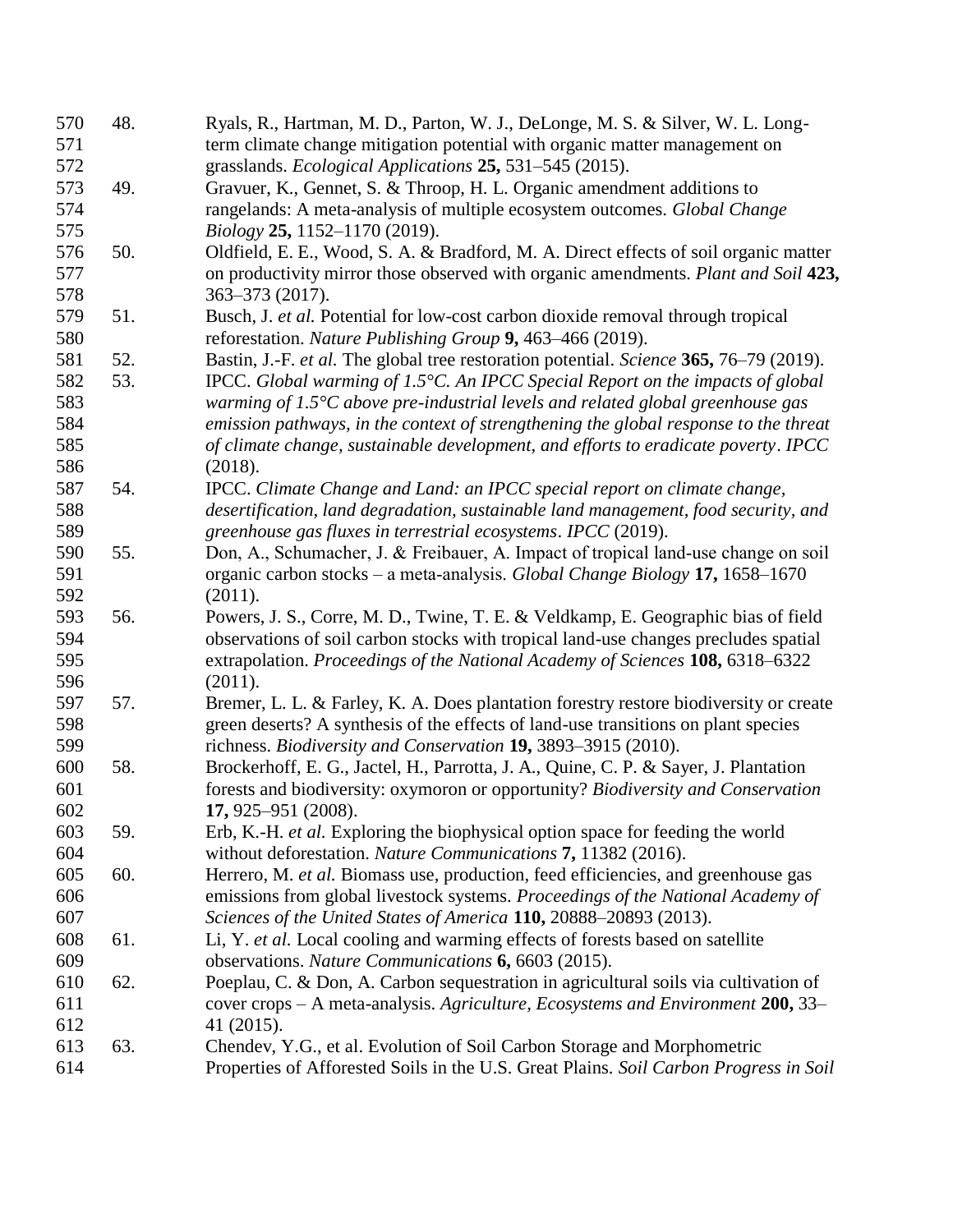| 615 |     | Science, eds. Hartemink AE, McSweeney K (Springer International Publishing,          |
|-----|-----|--------------------------------------------------------------------------------------|
| 616 |     | Cham), pp 475–482 (2014).                                                            |
| 617 | 64. | Wang, F. et al. Biomass accumulation and carbon sequestration in four different      |
| 618 |     | aged Casuarina equisetifolia coastal shelterbelt plantations in South China. PloS    |
| 619 |     | One 8, e77449 (2013).                                                                |
| 620 | 65. | Sauer, T. J., Cambardella, C. A. & Brandle, J. R. Soil carbon and tree litter        |
| 621 |     | dynamics in a red cedar–scotch pine shelterbelt. Agroforestry Systems 71, 163–174    |
| 622 |     | (2007).                                                                              |
| 623 | 66. | Tsonkova, P., Böhm, C., Quinkenstein, A. & Freese, D. Ecological benefits            |
| 624 |     | provided by alley cropping systems for production of woody biomass in the            |
| 625 |     | temperate region: a review. Agroforestry Systems 85, 133-152 (2012).                 |
| 626 | 67. | Lu, Sen, Meng, P., Zhang, J., Yin, C. & Sun, S. Changes in soil organic carbon and   |
| 627 |     | total nitrogen in croplands converted to walnut-based agroforestry systems and       |
| 628 |     | orchards in southeastern Loess Plateau of China. Environmental Monitoring and        |
| 629 |     | Assessment 187, 688 (2015).                                                          |
| 630 | 68. | Oelbermann, M. et al. Soil carbon dynamics and residue stabilization in a Costa      |
| 631 |     | Rican and southern Canadian alley cropping system. Agroforestry Systems 68, 27–      |
| 632 |     | 36 (2006).                                                                           |
| 633 | 69. | Ramankutty, N. & Foley, J. A. Estimating historical changes in global land cover:    |
| 634 |     | Croplands from 1700 to 1992. Global Biogeochemical Cycles (1999).                    |
| 635 | 70. | Murdiyarso, D., Hergoualc'h, K. & Verchot, L. V. Opportunities for reducing          |
| 636 |     | greenhouse gas emissions in tropical peatlands. Proceedings of the National          |
| 637 |     | Academy of Sciences of the United States of America 107, 19655-19660 (2010).         |
| 638 | 71. | Adams, J. M. & Faure, H. A new estimate of changing carbon storage on land since     |
| 639 |     | the last glacial maximum, based on global land ecosystem reconstruction. Global      |
| 640 |     | and Planetary Change 16-17, 3-24 (1998).                                             |
| 641 | 72. | Joosten, H. The Global Peatland CO2 picture. (Wetlands International, 2009).         |
| 642 | 73. | Nayak, D. et al. Management opportunities to mitigate greenhouse gas emissions       |
| 643 |     | from Chinese agriculture. Agriculture, Ecosystems and Environment 209, 108–124       |
| 644 |     | (2015).                                                                              |
| 645 | 74. | Rosentreter, J. A., Maher, D. T., Erler, D. V., Murray, R. H. & Eyre, B. D. Methane  |
| 646 |     | emissions partially offset 'blue carbon' burial in mangroves. Science Advances 4,    |
| 647 |     | eaao4985 (2018).                                                                     |
| 648 | 75. | Mcleod, E. et al. A blueprint for blue carbon: toward an improved understanding of   |
| 649 |     | the role of vegetated coastal habitats in sequestering CO2. Frontiers in Ecology and |
| 650 |     | the Environment 9, 552–560 (2011).                                                   |
| 651 | 76. | Bouillon, S. et al. Mangrove production and carbon sinks: A revision of global       |
| 652 |     | budget estimates. Global Biogeochemical Cycles 22, n/a-n/a (2008).                   |
| 653 | 77. | Pendleton, L. et al. Estimating Global 'Blue Carbon' Emissions from Conversion       |
| 654 |     | and Degradation of Vegetated Coastal Ecosystems. PloS One 7, e43542 (2012).          |
| 655 | 78. | Jardine, S. L. & Siikamäki, J. V. A global predictive model of carbon in mangrove    |
| 656 |     | soils. Environmental Research Letters 9, 104013 (2014).                              |
| 657 | 79. | Hamilton, S. E. & Friess, D. A. Global carbon stocks and potential emissions due to  |
| 658 |     | mangrove deforestation from 2000 to 2012. Nature Climate Change 8, 240-244           |
| 659 |     | (2018).                                                                              |
|     |     |                                                                                      |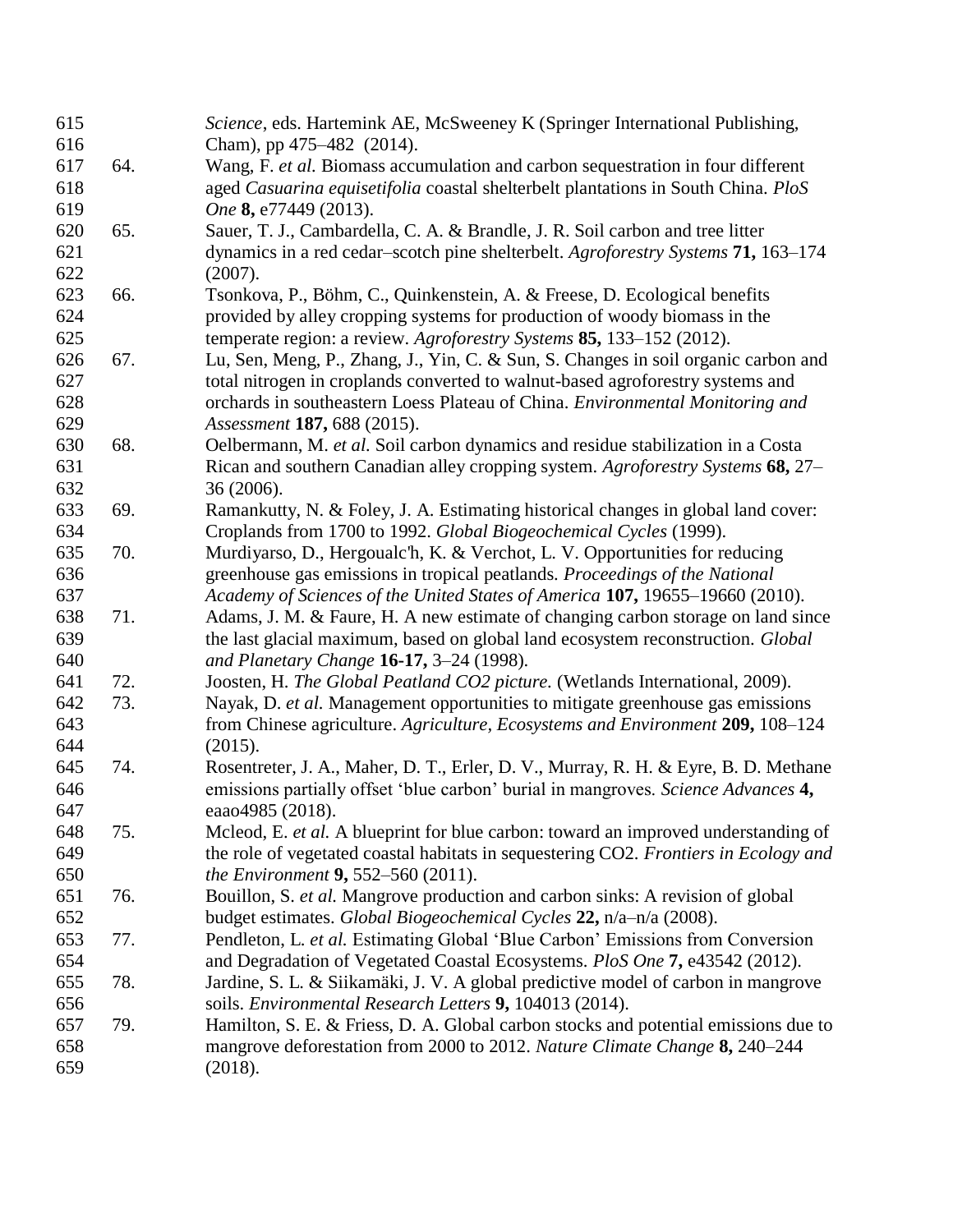| 660<br>661<br>662<br>663<br>664<br>665<br>666 | 80.<br>81.        | Sanderman, J. et al. A global map of mangrove forest soil carbon at 30 m spatial<br>resolution. Environmental Research Letters 13, 055002 (2018).<br>Griscom, B. W. et al. We need both natural and energy solutions to stabilize our<br>climate. Global Change Biology 48, 903 (2019). |  |
|-----------------------------------------------|-------------------|-----------------------------------------------------------------------------------------------------------------------------------------------------------------------------------------------------------------------------------------------------------------------------------------|--|
| 667                                           |                   | <b>Acknowledgements</b> . This study was made possible by funding from the Craig and Susan                                                                                                                                                                                              |  |
| 668                                           | McCaw Foundation. |                                                                                                                                                                                                                                                                                         |  |
| 669                                           |                   | Author contributions. DB and BG designed the study; BG, SC, PW, JF, JS provided data                                                                                                                                                                                                    |  |
| 670                                           |                   | analysis; DB, BG, SC, PW, JF, JS, PS, SW, RZ, MvU, and IE interpreted the data and wrote the                                                                                                                                                                                            |  |
| 671                                           | paper.            |                                                                                                                                                                                                                                                                                         |  |
| 672                                           |                   |                                                                                                                                                                                                                                                                                         |  |
| 673                                           |                   |                                                                                                                                                                                                                                                                                         |  |
| 674                                           |                   |                                                                                                                                                                                                                                                                                         |  |
| 675                                           |                   |                                                                                                                                                                                                                                                                                         |  |
| 676                                           |                   |                                                                                                                                                                                                                                                                                         |  |
| 677                                           |                   |                                                                                                                                                                                                                                                                                         |  |
| 678                                           |                   |                                                                                                                                                                                                                                                                                         |  |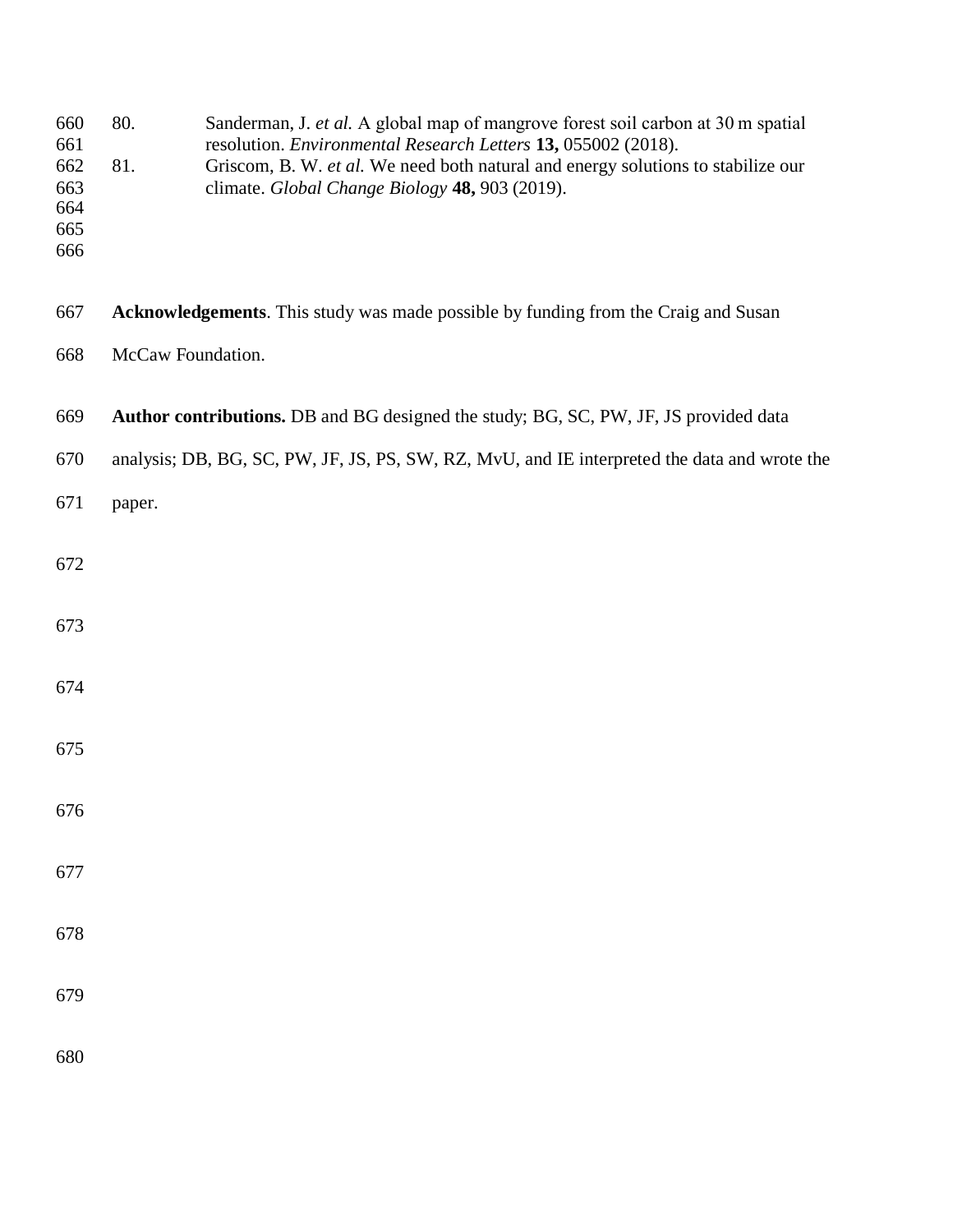#### **Figure Legends**

 Figure 1. Additional soil carbon storage potential for 12 natural pathways to climate mitigation. We estimate annual maximum climate mitigation potential with safeguards for the reference year 2030. Light gray portions of bars represent cost-effective mitigation levels assuming a global 685 ambition to hold warming below  $2^{\circ}C$  (<100 USD MgCO<sub>2</sub>e<sup>-1</sup> y<sup>-1</sup>). Dark grey portions of bars 686 indicate low cost  $\left($ <10 USD MgCO<sub>2</sub>e<sup>-1</sup> y<sup>-1</sup>) portions. Ecosystem service benefits linked with each pathway are indicated by colored bars for biodiversity, water (filtration and flood control), food and air filtration. Most pathways also contribute biomass carbon, (see Figure 2), with the exception of pathways that are entirely soil carbon: biochar, cover cropping, both grazing options, and avoided grassland conversion. More than half of the pathways (reforestation, cover cropping, biochar, trees in croplands, grazing, improved pasture options and coastal wetland restoration), represent enhanced soil carbon sinks, while the others are avoided soil carbon 693 losses. The remaining 8 of the 20 pathways from Griscom et al. are not expected to have an impact on soil organic carbon, and therefore have not been included in this figure.

 Figure 2. Maximum climate mitigation potential of soil in 2030 across forest, agriculture and grassland, and wetland biome pathways with safeguards. Bars to the left indicate the magnitude of potential sinks, whereas the bars to the right indicate magnitude of avoided emissions. Dark portions of bars represent soil carbon; white portions of bars represent vegetative biomass; and 700 dotted portion of bar is avoided  $CH_4$  and  $N_2O$  through improved nutrient, rice, and animal management. Note that due to the strong likelihood of near-term increased CH<sup>4</sup> emissions arising 702 from increased soil organic carbon in peatlands<sup>73</sup>, we do not included increased soil carbon sinks in freshwater peatlands upon rewetting for restoration.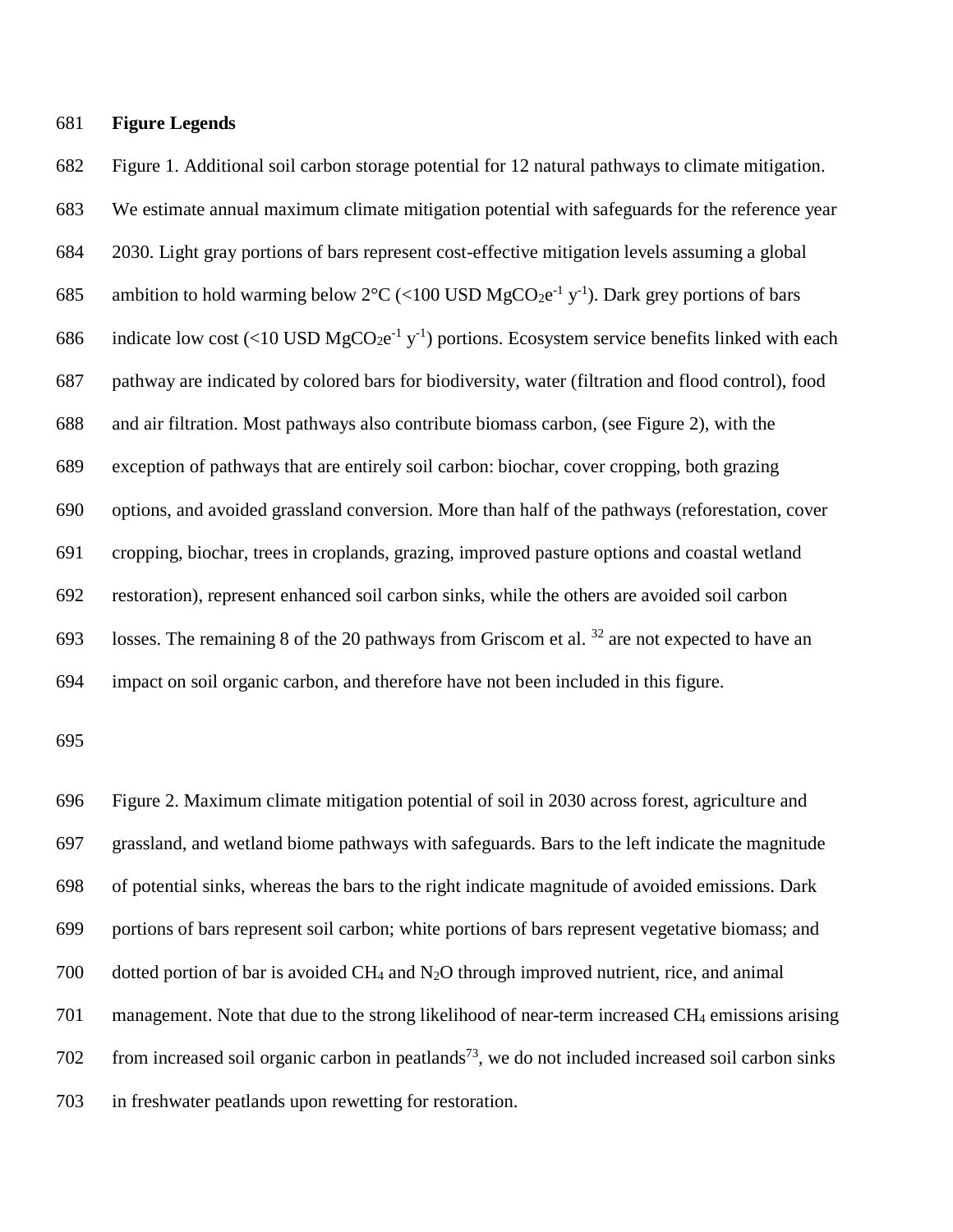704 **Tables** 705 Table 1. Summary of soil carbon elements of natural climate solutions (NCS): the role of soil 706 and co-benefits for sustainable development. Cells in green indicate Forest pathways, in yellow 707 indicate grassland/agricultural pathways, and in blue indicate wetland pathways. Adapted from 708 Table S2 and S5 in Griscom et al.  $32$ .

| <b>NCS Pathway</b>                               | <b>Contribution of soil carbon</b>                                                                                                             | <b>Co-benefits for Sustainable development</b>                                                                                                                                                     |  |
|--------------------------------------------------|------------------------------------------------------------------------------------------------------------------------------------------------|----------------------------------------------------------------------------------------------------------------------------------------------------------------------------------------------------|--|
| <b>Avoided Forest</b><br>Conversion              | 1.2 Gt $CO2e yr-1$ for soil protection and<br>carbon sequestration is about 9% of the<br>mitigation benefit from these two forest<br>pathways. | Water retention and flow regulation. Biodiversity benefits. Maintains soil<br>biological and physical properties ensuring health and productivity of<br>forests.                                   |  |
| Reforestation                                    |                                                                                                                                                | Measured increase in soil fauna in reforested sites. Drought resilience.<br>Water retention and flow regulation.                                                                                   |  |
| <b>Biochar</b>                                   | 1.1 Gt $CO2e yr-1 biochar direct mitigation$<br>potential.                                                                                     | Soil quality and fertility enhancement in temperate regions.                                                                                                                                       |  |
| Cover cropping                                   | $0.41$ Gt CO <sub>2</sub> e yr <sup>-1</sup> is entirely soil carbon.                                                                          | Soil quality and fertility enhancement. Reduced agricultural water demands<br>with appropriate cover crops. Reduced soil erosion and redistribution<br>maintaining soil depth and water retention. |  |
| <b>Trees in Croplands</b>                        | $0.28$ Gt CO <sub>2</sub> e yr <sup>-1</sup> in soil carbon is 40%<br>of the total mitigation potential.                                       | Biodiversity, habitat connectivity, erosion control, water recharge, and<br>reduced soil erosion. Tree planting helps capture airborne particles and<br>pollutant gasses.                          |  |
| <b>Avoided Grassland</b><br>Conversion           | $0.23$ Gt CO <sub>2</sub> e yr <sup>-1</sup> is entirely soil carbon.                                                                          | Permanent grasslands provide "biological flood control" and maintain<br>ecosystem water balance assuring adequate water resources. Important<br>habitat for nesting and foraging birds.            |  |
| <b>Grazing - Optimal</b><br>Intensity            | $0.15$ Gt CO <sub>2</sub> e yr <sup>-1</sup> is entirely soil carbon.                                                                          | Reduces disturbance to plant-insect interactions. Reduce water use on<br>managed pastures, increase the soils ability to trap contaminants.                                                        |  |
| <b>Grazing - Legumes</b><br>in Pastures          | $0.15$ Gt CO <sub>2</sub> e yr <sup>-1</sup> is entirely soil carbon.                                                                          | Higher insect diversity, biological nitrogen fixation, improved soil structure,<br>erosion protection and greater biological diversity.                                                            |  |
| Peatland<br>Restoration                          | $0.65$ Gt CO <sub>2</sub> e yr <sup>-1</sup> in soil carbon is 80%<br>of the total mitigation potential.                                       | Restoring reestablishes diverse communities and increases faunal species<br>that help develop soil structure and fertility. Waste water treatment and                                              |  |
| <b>Avoided Peatland</b><br>Impacts               | $0.54$ Gt CO <sub>2</sub> e yr <sup>-1</sup> in soil carbon is 72%<br>of the total mitigation potential.                                       | storm water remediation. Flood attenuation. Reduced fire risk lessening<br>exposure to pollutants associated with lung and pulmonary disorders.                                                    |  |
| <b>Coastal Wetland</b><br>Restoration            | $0.52$ Gt CO <sub>2</sub> e yr <sup>-1</sup> in soil carbon is 62%<br>of the total mitigation potential.                                       | Maintains the provision of structure, nutrients and primary productivity and<br>nurseries for commercially important fish and shrimp. High economic value                                          |  |
| <b>Avoided Coastal</b><br><b>Wetland Impacts</b> | $0.24$ Gt CO <sub>2</sub> e yr <sup>-1</sup> in soil carbon is 79%<br>of the total mitigation potential.                                       | for water treatment. Benefits of cross-system nutrient transfer to coral reefs,<br>coastal protection, and water quality regulation.                                                               |  |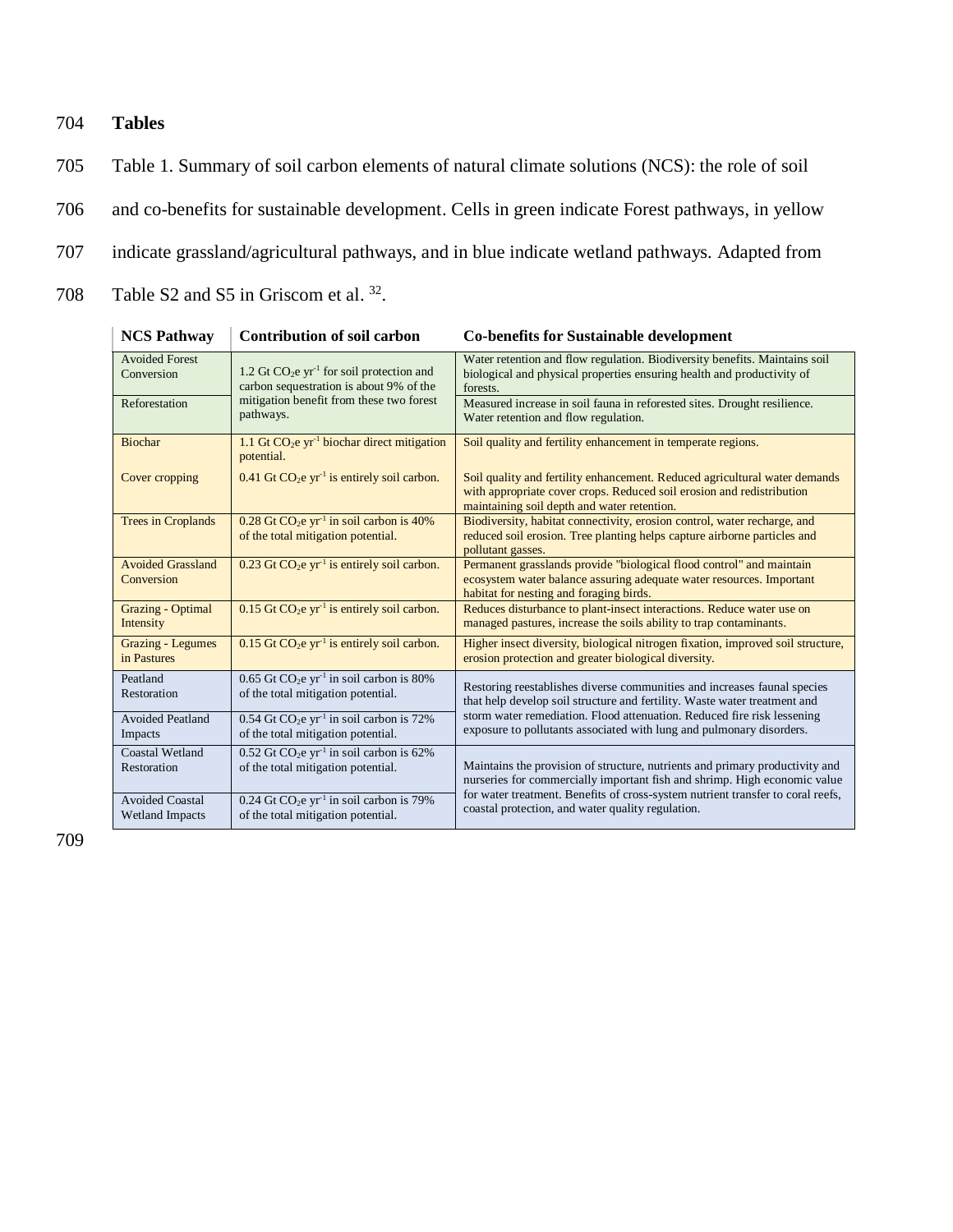- 710 Table 2. Example activities to achieve mitigation potentials of soil carbon sequestration
- 711 pathways. Cells in green indicate Forest pathways, in yellow indicate grassland/agricultural
- 712 pathways, and in blue indicate wetland pathways. Adapted from Table S7 in Griscom et al.  $32$  and
- 713 Griscom et al.  $81$ .
- 714

| <b>NCS Pathway</b>                   | <b>General Activities</b>                                                                            | <b>Specific Activities</b>                                                                                                                                                                                     |
|--------------------------------------|------------------------------------------------------------------------------------------------------|----------------------------------------------------------------------------------------------------------------------------------------------------------------------------------------------------------------|
| <b>Avoided Forest Conversion</b>     |                                                                                                      | Improved citing of non-forest land use; forest certification; zero<br>deforestation commitments; sustainable intensification of agriculture;<br>diet shifts; avoided loss of high carbon forests.              |
| <b>Avoided Grassland Conversion</b>  | <b>PROTECTION</b><br>Protected areas establishment                                                   | Prevent conversion of grasslands to tilled croplands; intensification of<br>existing croplands.                                                                                                                |
| <b>Avoided Peatland Impacts</b>      | and improved enforcement,<br>improved land tenure,<br>indigenous community                           | No-net-loss mitigation regulations; re- siting of oil palm plantation<br>permits to non-peat locations.                                                                                                        |
| Avoided Coastal Wetland Impacts      | management                                                                                           | No-net-loss mitigation regulations; avoided harvest of mangroves for<br>charcoal; avoided consumption of food products with acute impacts on<br>coastal wetlands (e.g. mangrove replacing shrimp farms).       |
| <b>Biochar</b>                       |                                                                                                      | Extension programs to build capacity on biochar management.                                                                                                                                                    |
| Cover cropping                       | <b>MANAGEMENT</b><br>Realignment of agriculture                                                      | Cultivation of additional cover crops in fallow periods; shift to reduced-<br>tillage or zero-tillage systems and other conservation agriculture<br>practices may enhance soil carbon benefits of cover crops. |
| <b>Trees in Croplands</b>            | support programs, ecosystem<br>services payments,<br>certification schemes.<br>improved land tenure, | Regulations and certification programs that promote windbreaks<br>(shelterbelts), alley cropping, agroforestry systems and farmer managed<br>natural regeneration (FMNR).                                      |
| <b>Grazing - Optimal Intensity</b>   | mitigation programs and<br>markets                                                                   | Maintaining forage consumption rates that enable maximum forage<br>production.                                                                                                                                 |
| <b>Grazing - Legumes in Pastures</b> |                                                                                                      | Sowing legumes in existing planted pastures.                                                                                                                                                                   |
| Reforestation                        | <b>RESTORATION</b>                                                                                   | Regulations that advance minimum forest cover requirements;<br>integration of trees into grazing lands (i.e. silvopastoral systems); diet<br>shifts.                                                           |
| <b>Peatland Restoration</b>          | Certification and mitigation<br>programs, indigenous                                                 | Re-wetting and re-planting with native freshwater wetlands species.                                                                                                                                            |
| <b>Coastal Wetland Restoration</b>   | community management                                                                                 | Re-wetting and re-planting with native salt-water wetlands.                                                                                                                                                    |

715